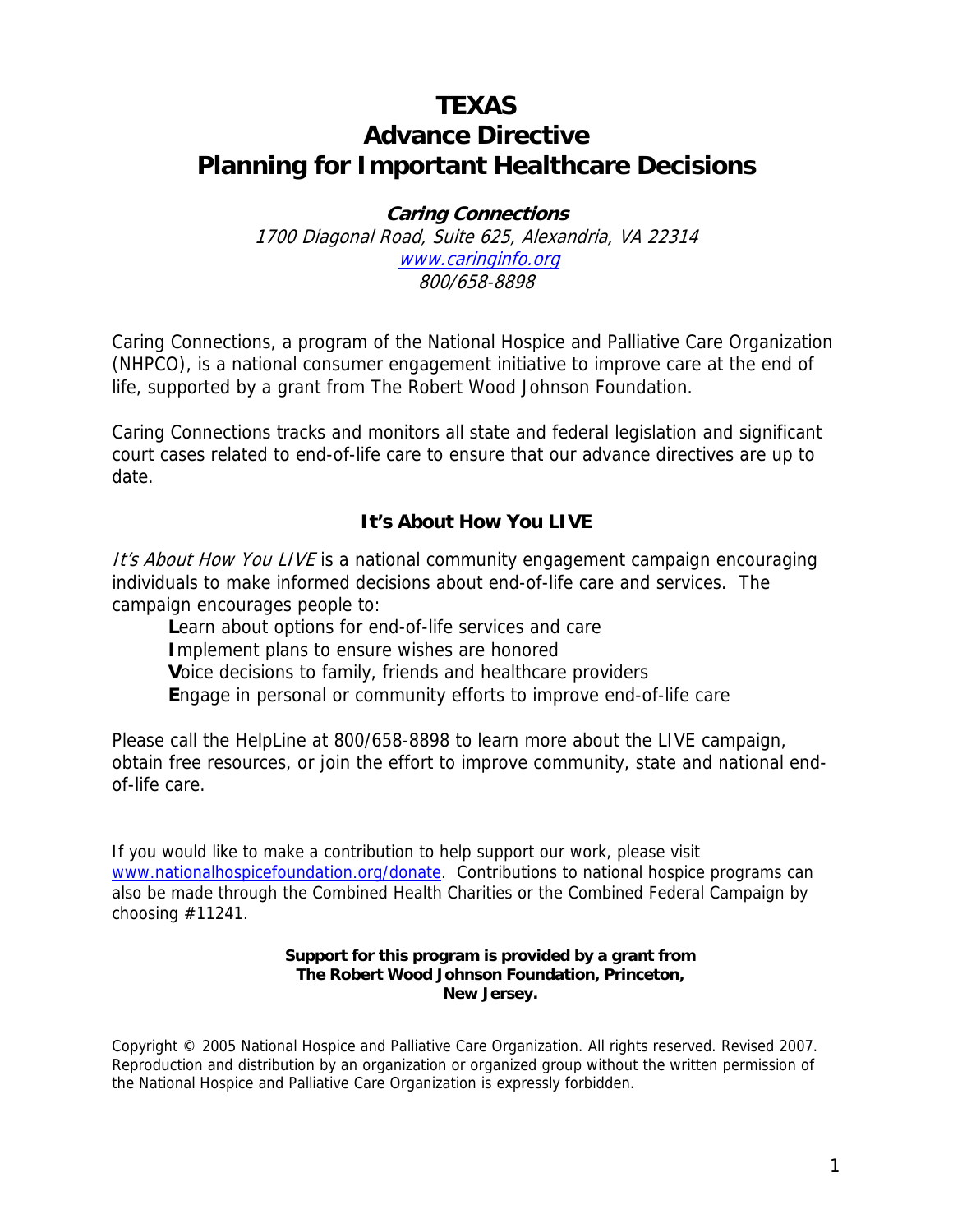# **Your Advance Care Planning Packet**

| <b>Using these materials</b>                                                             | 3                 |
|------------------------------------------------------------------------------------------|-------------------|
| <b>Summary of the HIPAA Privacy Rule</b>                                                 | 4                 |
| <b>Introduction to Texas Advance Directive</b>                                           | 6                 |
| <b>Instructions for Completing Texas</b><br><b>Medical Power of Attorney</b>             | 7                 |
| <b>Instructions for Completing Texas Directive</b>                                       | 9                 |
| <b>Texas Medical Power of Attorney</b>                                                   | 11                |
| <b>Texas Directive to Physicians and Family or Surrogates</b>                            | 17                |
| You Have Filled Out Your Advance Directive, Now What?                                    | 23                |
| Glossary                                                                                 | <b>Appendix A</b> |
| Legal & End-of-Life Care Resources Pertaining to<br><b>Healthcare Advance Directives</b> | <b>Appendix B</b> |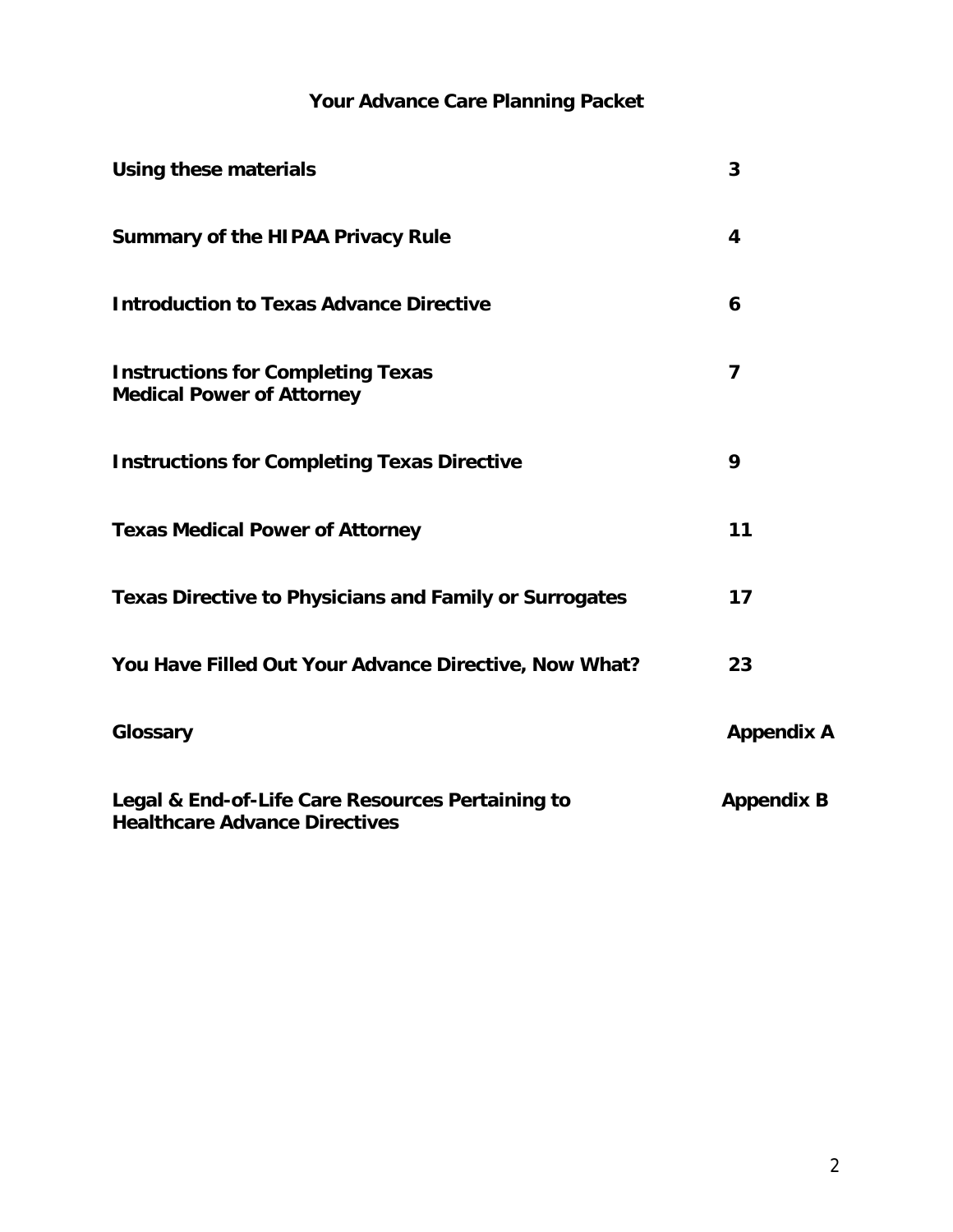# **Using these materials**

#### **BEFORE YOU BEGIN**

- 1. Check to be sure that you have the materials for each state in which you may receive healthcare.
- 2. These materials include:
	- Instructions for preparing your advance directive.
	- Your state-specific advance directive forms, which are the pages with the gray instruction bar on the left side.

## **PREPARING TO COMPLETE YOUR ADVANCE DIRECTIVE**

- 3. Read the HIPAA Privacy Rule Summary on page 4.
- 4. Read all the instructions, on pages 7 through 10, as they will give you specific information about the requirements in your state.
- 5. Refer to the Glossary located in Appendix A if any of the terms are unclear.

# **ACTION STEPS**

- 6. You may want to photocopy these forms before you start so you will have a clean copy if you need to start over.
- 7. When you begin to fill out the forms, refer to the gray instruction bars they will guide you through the process.
- 8. Talk with your family, friends, and physicians about your advance directive. Be sure the person you appoint to make decisions on your behalf understands your wishes.
- 9. Once the form is completed and signed, photocopy the form and give it to the person you have appointed to make decisions on your behalf, your family, friends, healthcare providers and/or faith leaders so that the form is available in the event of an emergency.

If you have questions or need guidance in preparing your advance directive or about what you should do with it after you have completed it, please refer to the state-specific contacts for Legal & End-of-Life Care Resources Pertaining to Healthcare Advance Directives, located in Appendix B.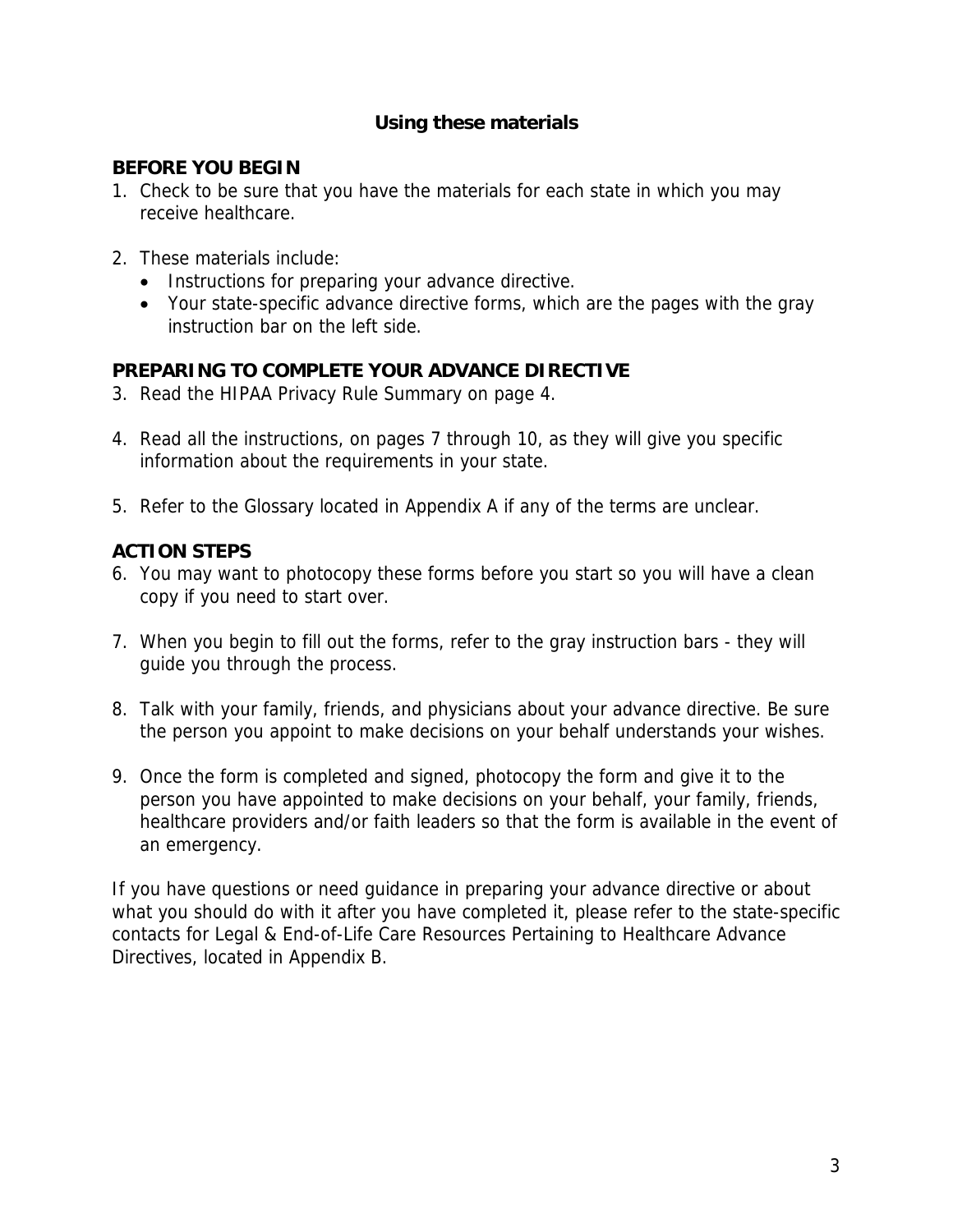# **Summary of the HIPAA Privacy Rule**

HIPAA is a federal law that gives you rights over your health information and sets rules and limits on who can look at and receive your health information.

# **Your Rights**

You have the right to:

- Ask to see and get a copy of your health records.
- Have corrections added to your health information.
- Receive a notice that tells you how your health information may be used and shared.
- Decide if you want to give your permission before your health information can be used or shared for certain purposes, such as marketing.
- Get a report on when and why your health information was shared for certain purposes.
- If you believe your rights are being denied or your health information isn't being protected, you can:
	- File a complaint with your provider or health insurer, or
	- File a complaint with the U.S. Government.

You also have the right to ask your provider or health insurer questions about your rights. You also can learn more about your rights, including how to file a complaint from the Web site at www.hhs.gov/ocr/hipaa/ or by calling 1-866-627-7748.

## **Who Must Follow this Law?**

- Doctors, nurses, pharmacies, hospitals, clinics, nursing homes, and many other healthcare providers.
- Health insurance companies, HMOs, most employer group health plans.
- Certain government programs that pay for healthcare, such as Medicare and Medicaid.

## **What Information is Protected?**

- Information your doctors, nurses, and other healthcare providers put in your medical record.
- Conversations your doctor has had about your care or treatment with nurses and other healthcare professionals.
- Information about you in your health insurer's computer system.
- Billing information about you from your clinic/healthcare provider.
- Most other health information about you, held by those who must follow this law.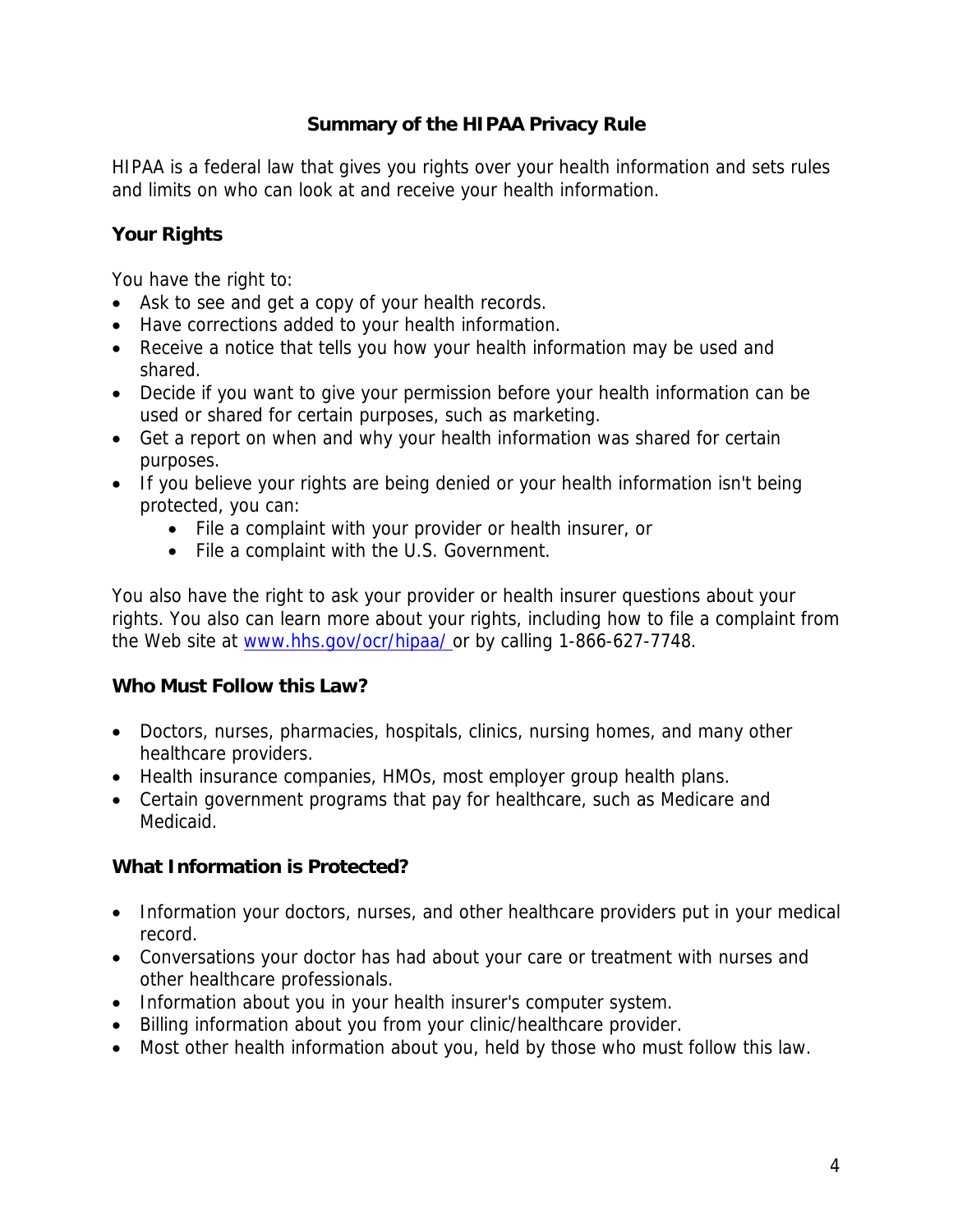# **Summary of the HIPAA Privacy Rule (continued)**

Providers and health insurers who are required to follow this law must keep your information private by:

- Teaching the people who work for them how your information may and may not be used and shared,
- Taking appropriate and reasonable steps to keep your health information secure.

To make sure that your information is protected in a way that does not interfere with your healthcare, your information can be used and shared:

- For your treatment and care coordination,
- To pay doctors and hospitals for your healthcare,
- With your family, relatives, friends or others you identify who are involved with your healthcare or your healthcare bills, unless you object,
- To protect the public's health, such as reporting when the flu is in your area, or
- To make required reports to the police, such as reporting gunshot wounds.

Your health information cannot be used or shared without your written permission unless this law allows it. For example, without your authorization, your provider generally cannot:

- Give your information to your employer,
- Use or share your information for marketing or advertising purposes, or
- Share private notes about your mental health counseling sessions.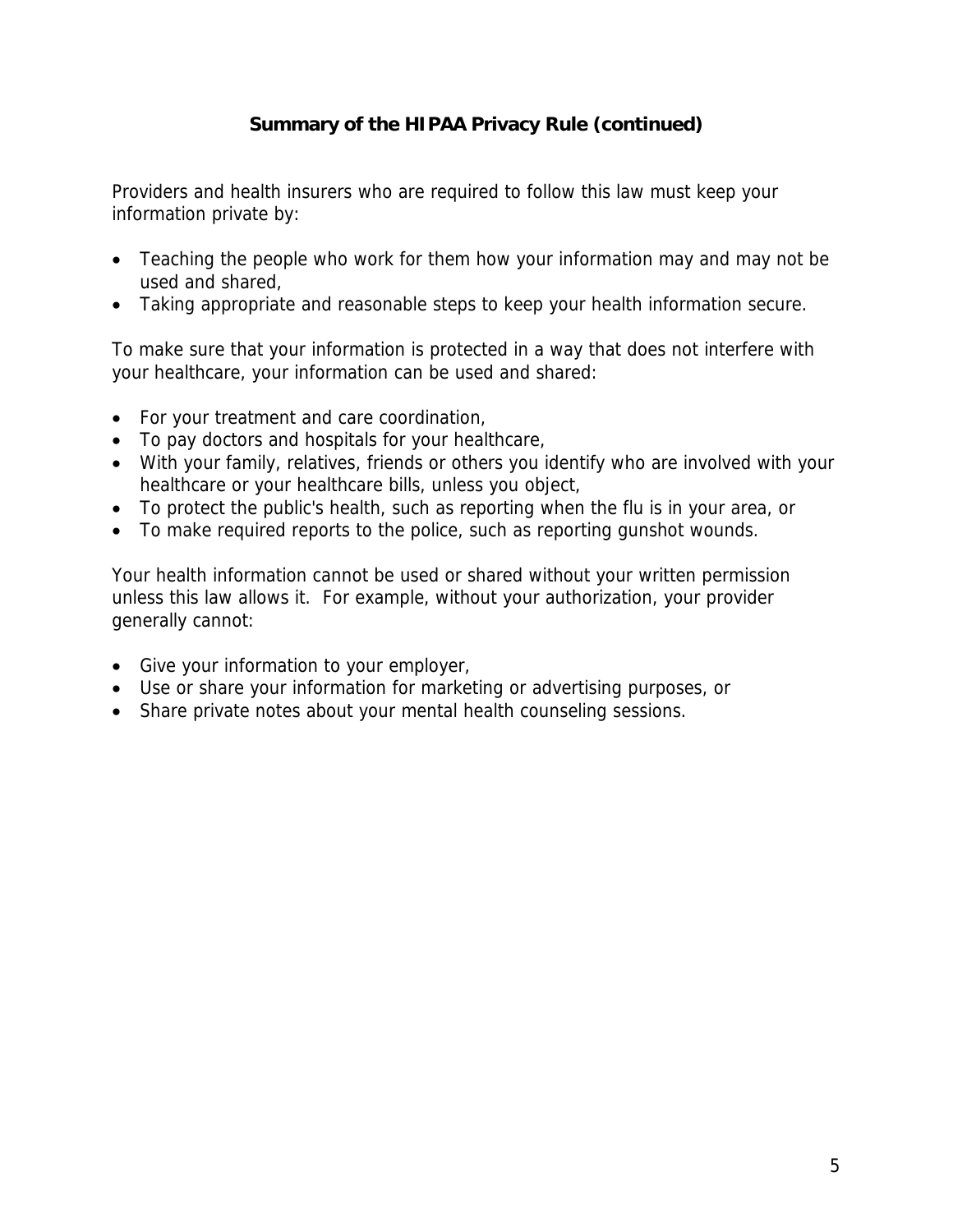# **INTRODUCTION TO YOUR TEXAS ADVANCE DIRECTIVES**

This packet contains two legal documents that protect your right to refuse medical treatment you do not want, or to request treatment you do want, in the event you lose the ability to make decisions yourself:

1. The **Texas Medical Power of Attorney** lets you name someone to make decisions about your medical care—including decisions about life support—if you can no longer speak for yourself. Your attending physician must certify in writing that you are unable to make healthcare decisions and file the certification in your medical record. The Medical Power of Attorney is especially useful because it appoints someone to speak for you any time you are unable to make your own medical decisions, not only at the end of life.

2. The **Texas Directive to Physicians and Family or Surrogates** is your state's living will. It lets you state your wishes about medical care in the event that you develop a terminal or irreversible condition and can no longer make your own medical decisions. The Directive becomes effective when your attending physician certifies in writing that you have a terminal or irreversible condition.

Note: These documents will be legally binding only if the person completing them is a competent adult, 18 years or older or a person under 18 years of age who has had the disabilities of minority removed.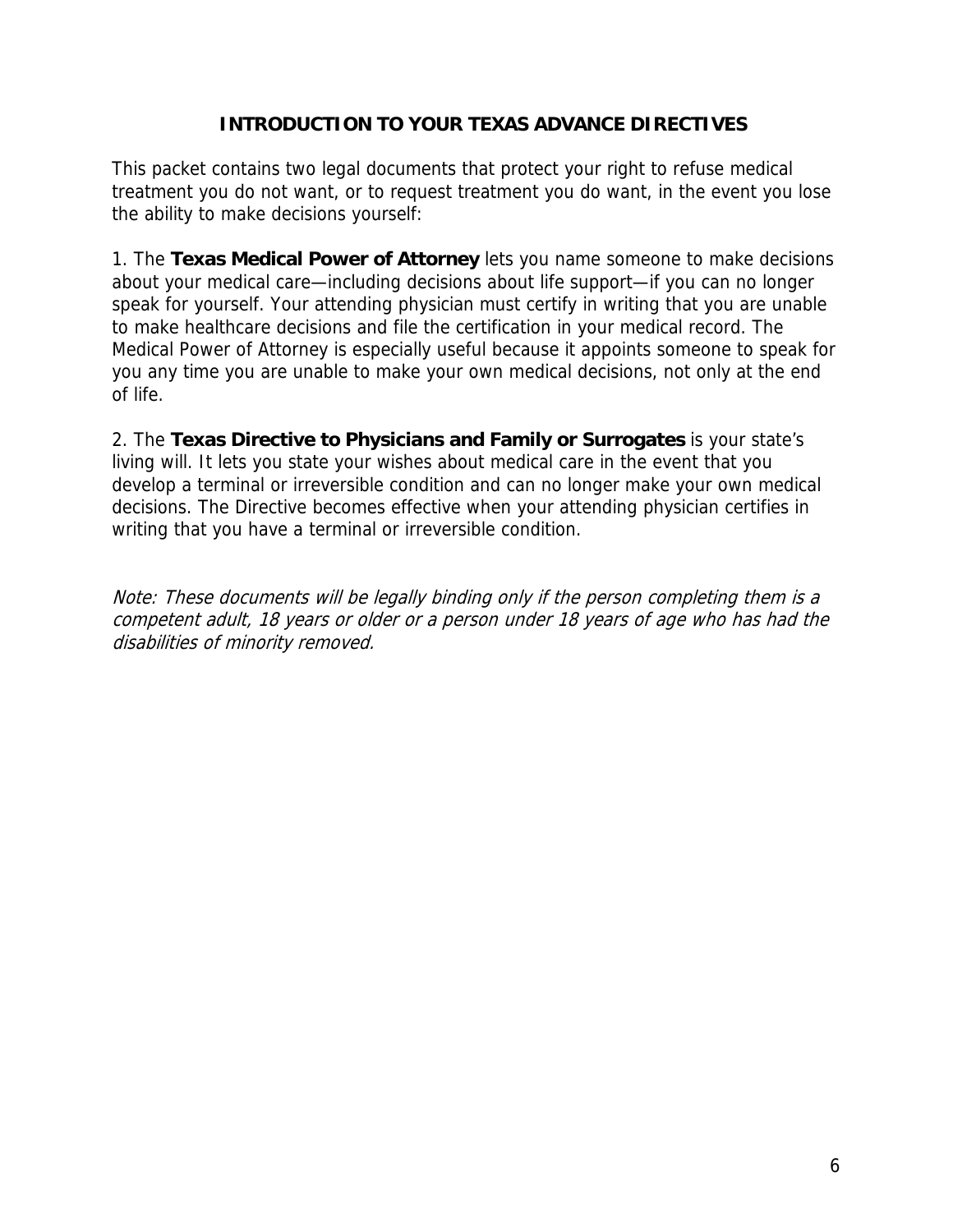# **COMPLETING YOUR TEXAS MEDICAL POWER OF ATTORNEY**

### **Whom should I appoint as my agent?**

Your agent is the person you appoint to make decisions about your medical care if you become unable to make those decisions yourself. Your agent may be a family member or a close friend whom you trust to make serious decisions. The person you name as your agent should clearly understand your wishes and be willing to accept the responsibility of making medical decisions for you. (An agent may also be called an "attorney-in-fact" or "proxy.")

The person you appoint as your agent **cannot** be:

- your doctor or other treating healthcare provider,
- an employee of your treating healthcare provider, unless he or she is related to you,
- your residential care provider, or
- an employee of your residential care provider, unless he or she is related to you.

You can appoint a second and third person as your alternate agent. The alternate will step in if the first person you name as agent is unable, unwilling or unavailable to act for you.

#### **How do I make my Texas Medical Power of Attorney legal?**

The law requires that you sign your Medical Power of Attorney, or direct another to sign it, in the presence of two witnesses, who must also sign the document.

At least one witness **cannot** be:

- the person you name as your agent,
- related to you by blood or marriage,
- your doctor or an employee of your doctor,
- an employee of a healthcare facility in which you are a patient (if he or she is involved in your care),
- an officer, director, partner, or business office employee of the healthcare facility or of any parent organization of the healthcare facility,
- a person entitled to any part of your estate upon your death either by will or operation of law, or
- any other person who has a claim against your estate at the time you sign the Medical Power of Attorney.

Note: You do not need to notarize your Texas Medical Power of Attorney.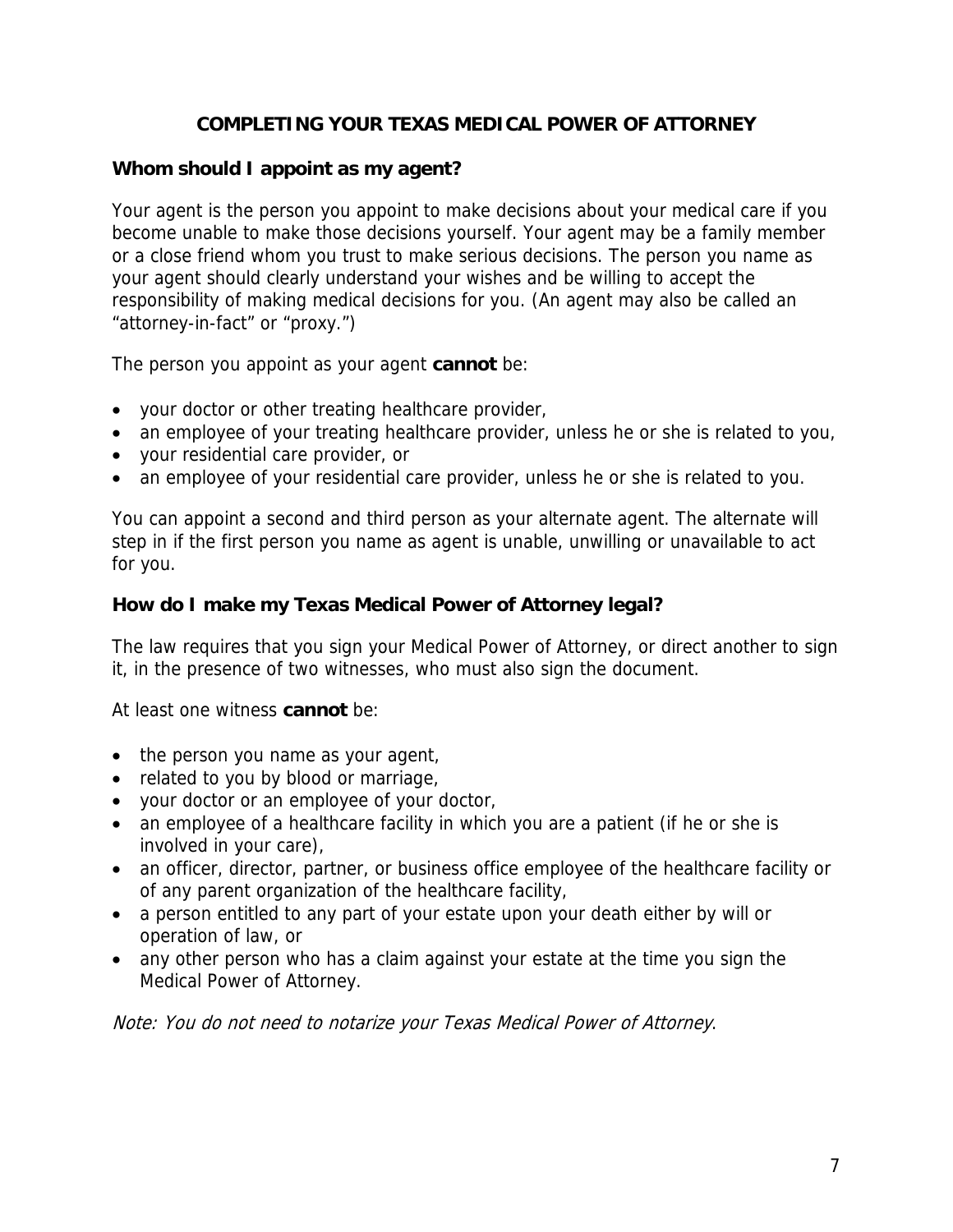# **COMPLETING YOUR TEXAS MEDICAL POWER OF ATTORNEY (CONTINUED)**

# **Should I add personal instructions to my Texas Medical Power of Attorney?**

One of the strongest reasons for naming an agent is to have someone who can respond flexibly as your medical condition changes and deal with situations that you did not foresee. If you add instructions to this document, you might unintentionally restrict your agent's power to act in your best interest.

Talk with your agent about your future medical care and describe what you consider to be an acceptable "quality of life." If you want to record your wishes about specific treatments or conditions, you should use your Texas Directive to Physicians and Family or Surrogates.

# **What if I change my mind?**

You may revoke your Texas Medical Power of Attorney at any time by:

- notifying your agent, doctor or residential care provider of your revocation (this may be done orally, in writing or by any other act which demonstrates your intent to revoke your agent's power); or
- executing another medical power of attorney.

If you appoint your spouse as your agent, and your marriage is dissolved or annulled, your agent's authority is automatically revoked, unless your Texas Medical Power of Attorney provides otherwise.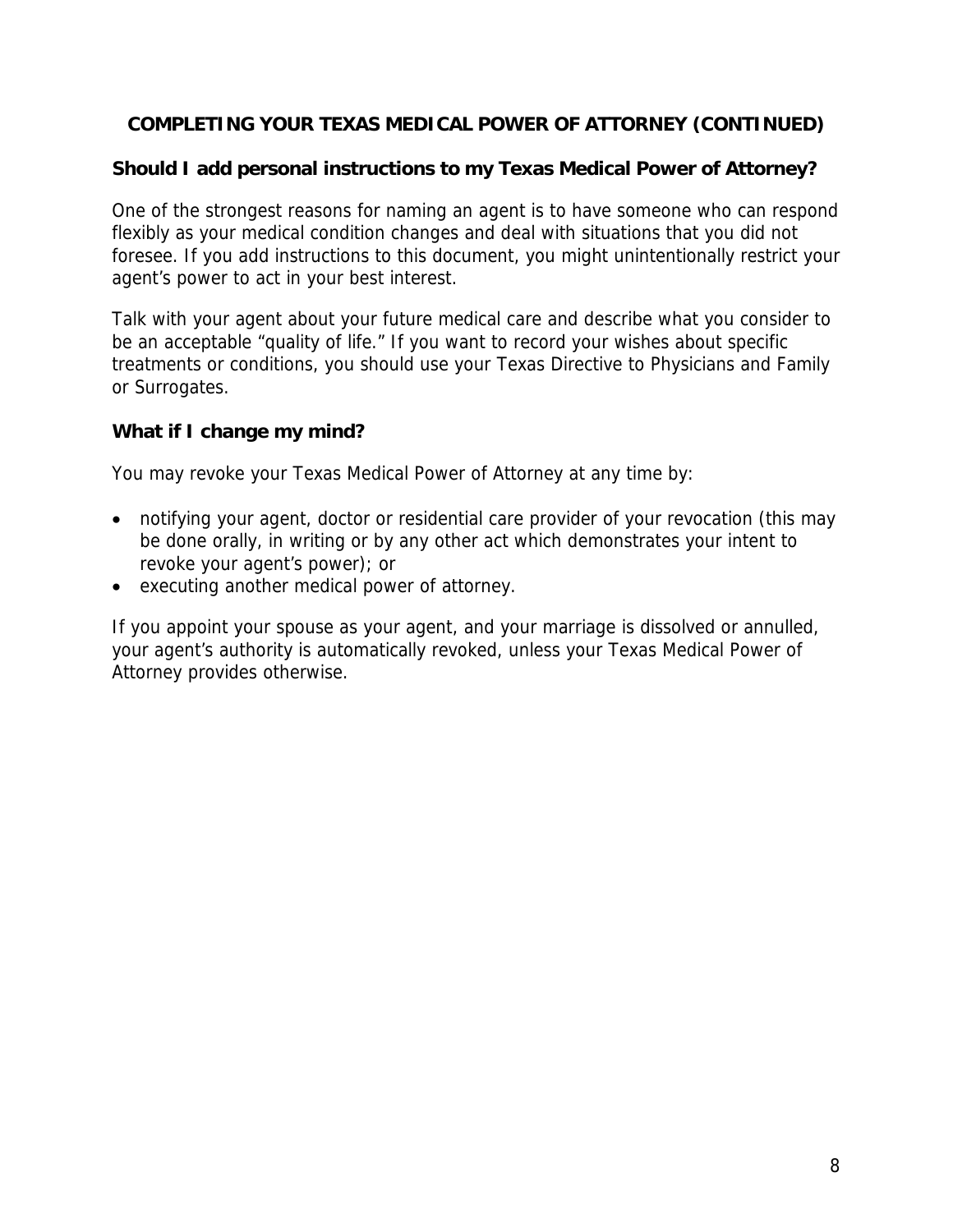# **COMPLETING YOUR TEXAS DIRECTIVE**

#### **How do I make my Texas Directive legal?**

In order to make your Directive legally binding, you must sign it, or direct another to sign it, in the presence of two witnesses who must also sign the document. At least one witness **cannot** be:

- designated by you to make a treatment decision,
- related to you by blood or marriage,
- entitled to any part of your estate after your death under a will or by operation of law,
- your doctor or an employee of your doctor,
- an employee of a healthcare facility in which you are a patient, if he or she is directly involved in your care,
- an officer, director, partner, or business office employee of the healthcare facility or of any parent organization of the healthcare facility, or
- a person who, at the time you sign the Directive, has a claim against your estate after your death.

Note: You do not need to notarize your Texas Directive to Physicians.

### **Can I add personal instructions to my Directive?**

Yes. You can add personal instructions in the part of the document called "Additional Requests.

If you have appointed an agent through a medical power of attorney, it is a good idea to write a statement such as, "Any questions about how to interpret or when to apply my Directive are to be decided by my agent."

It is important to learn about the kinds of life-sustaining treatment you might receive. Consult your doctor for more information.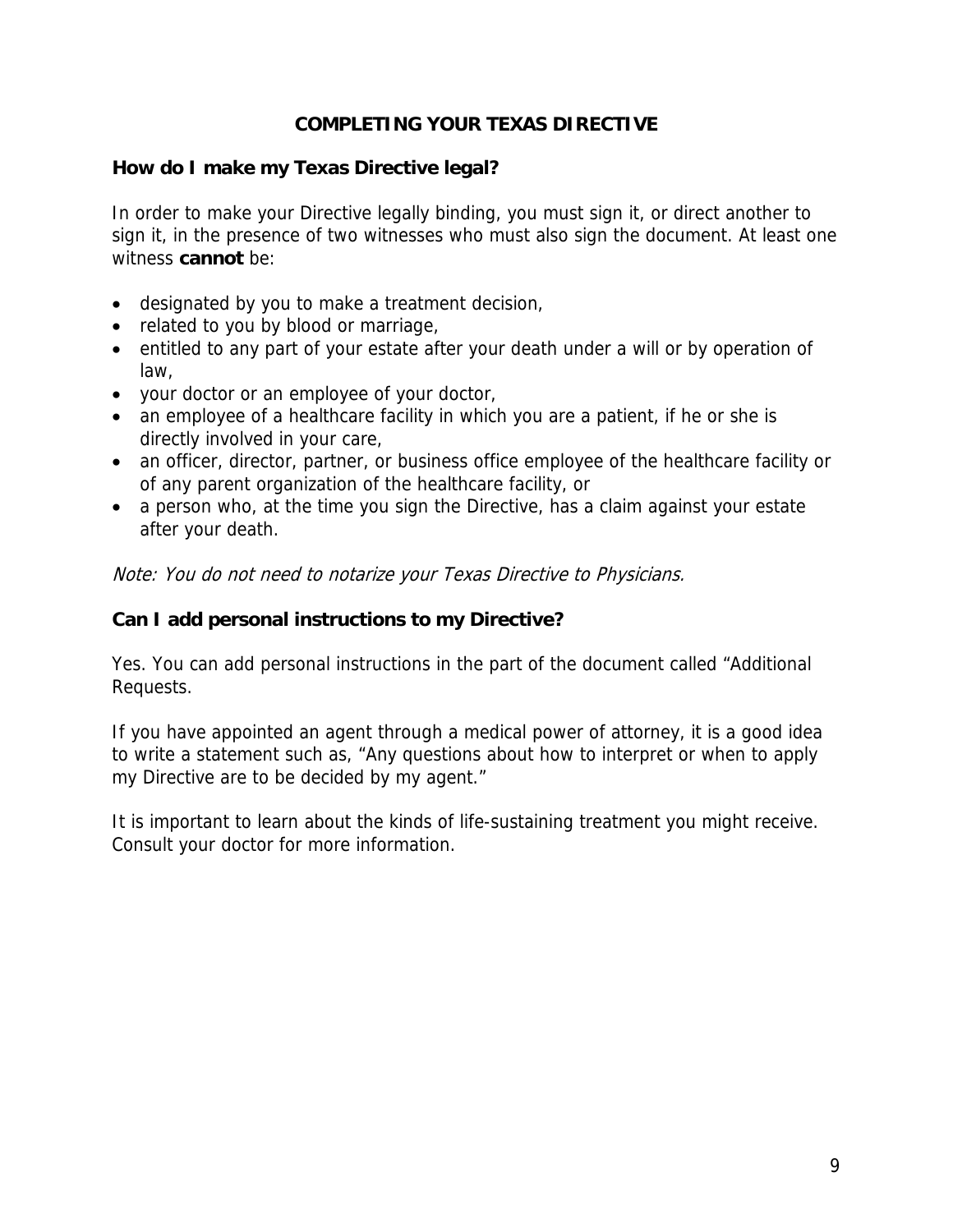# **COMPLETING YOUR TEXAS DIRECTIVE (CONTINUED)**

### **What if I change my mind?**

You may revoke your Texas Directive at any time by:

- canceling, defacing, obliterating, burning, tearing or otherwise destroying the directive,
- signing and dating a written revocation, or
- orally stating your intent to revoke the directive.

You or someone acting on your behalf must notify your doctor of the revocation.

#### **What other important facts should I know?**

A pregnant patient's Texas Directive will not be honored due to restrictions in the state law.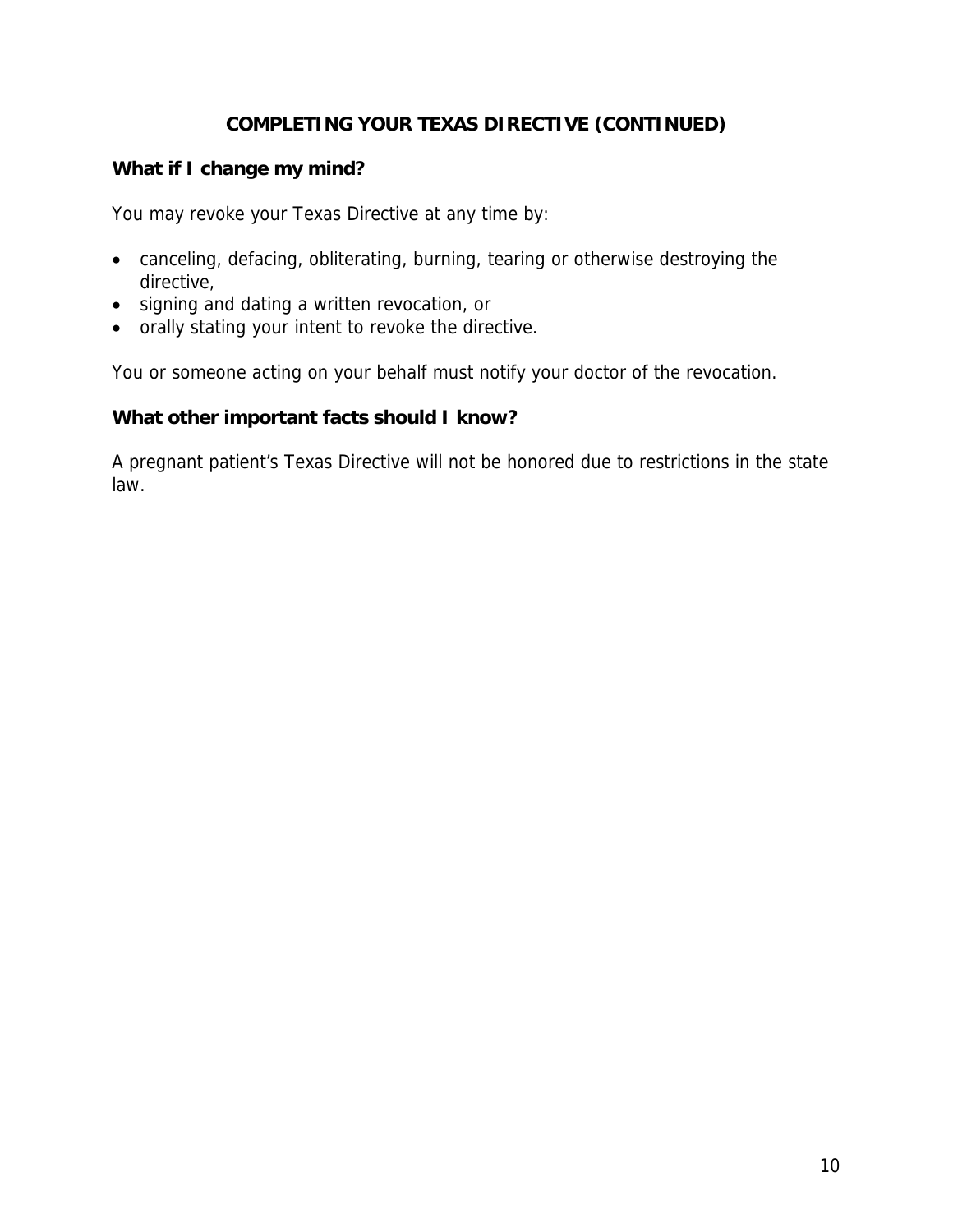#### **TEXAS MEDICAL POWER OF ATTORNEY PAGE 1 OF 6**

INFORMATION CONCERNING THE MEDICAL POWER OF ATTORNEY THIS IS AN IMPORTANT LEGAL DOCUMENT. BEFORE SIGNING THIS DOCUMENT, YOU SHOULD KNOW THESE IMPORTANT FACTS:

Except to the extent you state otherwise, this document gives the person you name as your agent the authority to make any and all healthcare decisions for you in accordance with your wishes, including your religious and moral beliefs, when you are no longer capable of making them yourself. Because "healthcare" means any treatment, service, or procedure to maintain, diagnose, or treat your physical or mental condition, your agent has the power to make a broad range of healthcare decisions for you. Your agent may consent, refuse to consent, or withdraw consent to medical treatment and may make decisions about withdrawing or withholding life-sustaining treatment. Your agent may not consent to voluntary inpatient mental health services, convulsive treatment, psychosurgery, or abortion. A physician must comply with your agent's instructions or allow you to be transferred to another physician.

Your agent's authority begins when your doctor certifies that you lack the competence to make healthcare decisions.

Your agent is obligated to follow your instructions when making decisions on your behalf. Unless you state otherwise, your agent has the same authority to make decisions about your healthcare as you would have had.

It is important that you discuss this document with your physician or other healthcare provider before you sign it to make sure that you understand the nature and range of decisions that may be made on your behalf. If you do not have a physician, you should talk with someone else who is knowledgeable about these issues and can answer your questions. You do not need a lawyer's assistance to complete this document, but if there is anything in this document that you do not understand, you should ask a lawyer to explain it to you.

The person you appoint as agent should be someone you know and trust. The person must be 18 years of age or older or a person under 18 years of age who has had the disabilities of minority removed. If you appoint your health or residential care provider (e.g., your physician or an employee of a home health agency, hospital, nursing home, or residential care home, other than a relative), that person has to choose between acting as your agent or as your health or residential care provider; the law does not permit a person to do both at the same time.

You should inform the person you appoint that you want the person to be your healthcare agent. You should discuss this document with your agent and your physician and give each a signed copy. You should indicate on the document itself the people and institutions who have signed copies. Your agent is not liable for healthcare decisions made in good faith on your behalf.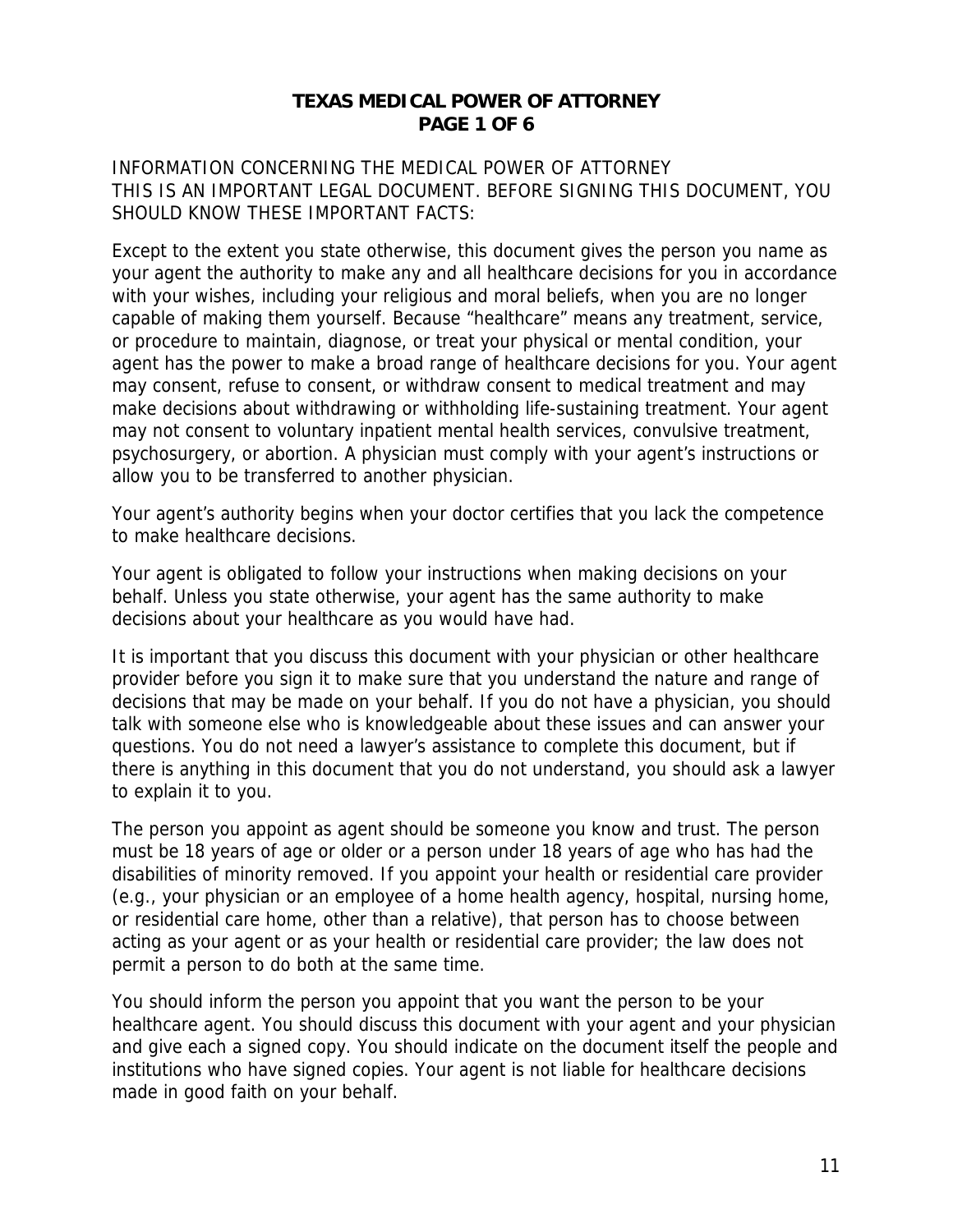# **TEXAS MEDICAL POWER OF ATTORNEY – PAGE 2 OF 6**

Even after you have signed this document, you have the right to make healthcare decisions for yourself as long as you are able to do so and treatment cannot be given to you or stopped over your objection. You have the right to revoke the authority granted to your agent by informing your agent or your health or residential care provider orally or in writing, or by your execution of a subsequent medical power of attorney. Unless you state otherwise, your appointment of a spouse dissolves on divorce.

This document may not be changed or modified. If you want to make changes in the document, you must make an entirely new one.

You may wish to designate an alternate agent in the event that your agent is unwilling, unable, or ineligible to act as your agent. Any alternate agent you designate has the same authority to make healthcare decisions for you.

THIS POWER OF ATTORNEY IS NOT VALID UNLESS IT IS SIGNED IN THE PRESENCE OF TWO COMPETENT ADULT WITNESSES. THE FOLLOWING PERSONS MAY NOT ACT AS ONE OF THE WITNESSES:

- (1) the person you have designated as your agent;
- (2) a person related to you by blood or marriage;
- (3) a person entitled to any part of your estate after your death under a will or codicil executed by you or by operation of law;
- (4) your attending physician;
- (5) an employee of your attending physician;
- (6) an employee of your healthcare facility in which you are a patient if the employee is providing direct patient care to you or is an officer, director, partner, or business office employee of the healthcare facility or of any parent organization of the healthcare facility; or
- (7) a person who, at the time this power of attorney is executed, has a claim against any part of your estate after your death.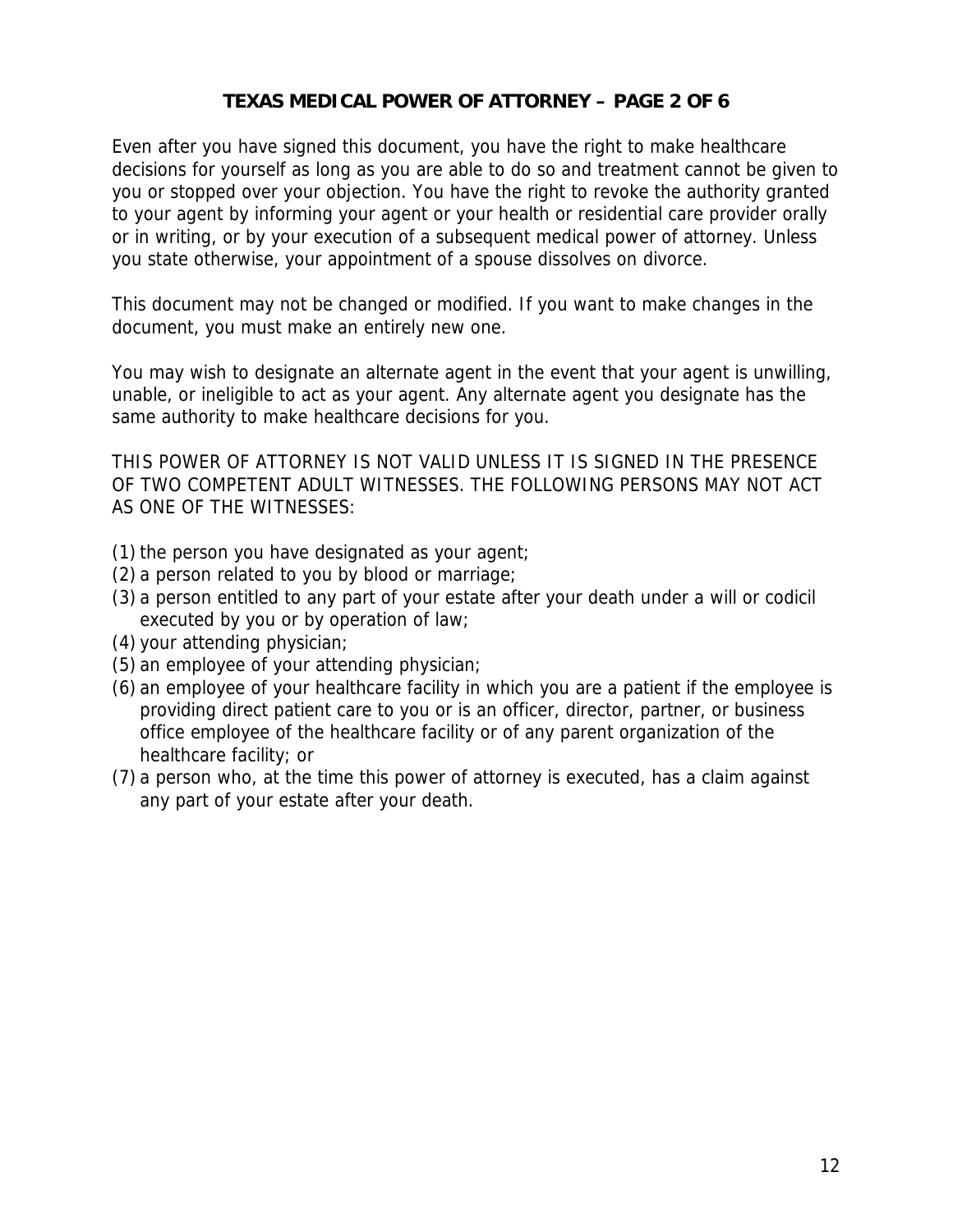| <b>INSTRUCTIONS</b>                                                                       | <b>TEXAS MEDICAL POWER OF ATTORNEY - PAGE 3 OF 6</b>                                                                                                                                                                                                                                                                                          |  |
|-------------------------------------------------------------------------------------------|-----------------------------------------------------------------------------------------------------------------------------------------------------------------------------------------------------------------------------------------------------------------------------------------------------------------------------------------------|--|
|                                                                                           | <b>TEXAS MEDICAL POWER OF ATTORNEY</b>                                                                                                                                                                                                                                                                                                        |  |
|                                                                                           | DESIGNATION OF HEALTH CARE AGENT.                                                                                                                                                                                                                                                                                                             |  |
| <b>PRINT YOUR</b><br><b>NAME</b>                                                          | ___, appoint:<br>$\mathbf{I}_{\mathcal{L}}$                                                                                                                                                                                                                                                                                                   |  |
| PRINT THE NAME,<br><b>ADDRESS AND</b>                                                     | $\overline{(\text{name})}$                                                                                                                                                                                                                                                                                                                    |  |
| <b>HOME AND WORK</b><br><b>TELEPHONE</b><br><b>NUMBERS OF YOUR</b><br><b>AGENT</b>        | (name of agent)                                                                                                                                                                                                                                                                                                                               |  |
|                                                                                           | (address)                                                                                                                                                                                                                                                                                                                                     |  |
|                                                                                           | (work telephone number) (home telephone number)<br>as my agent to make any and all health care decisions for me, except to<br>the extent I state otherwise in this document. This medical power of<br>attorney takes effect if I become unable to make my own health care<br>decisions and this fact is certified in writing by my physician. |  |
| <b>STATE</b><br><b>LIMITATIONS ON</b><br>YOUR AGENT'S<br><b>POWER</b><br>(IF ANY)         | LIMITATIONS ON THE DECISION MAKING AUTHORITY OF MY AGENT<br>ARE AS FOLLOWS:                                                                                                                                                                                                                                                                   |  |
| © 2005 National<br>Hospice and<br><b>Palliative Care</b><br>Organization<br>2007 Revised. |                                                                                                                                                                                                                                                                                                                                               |  |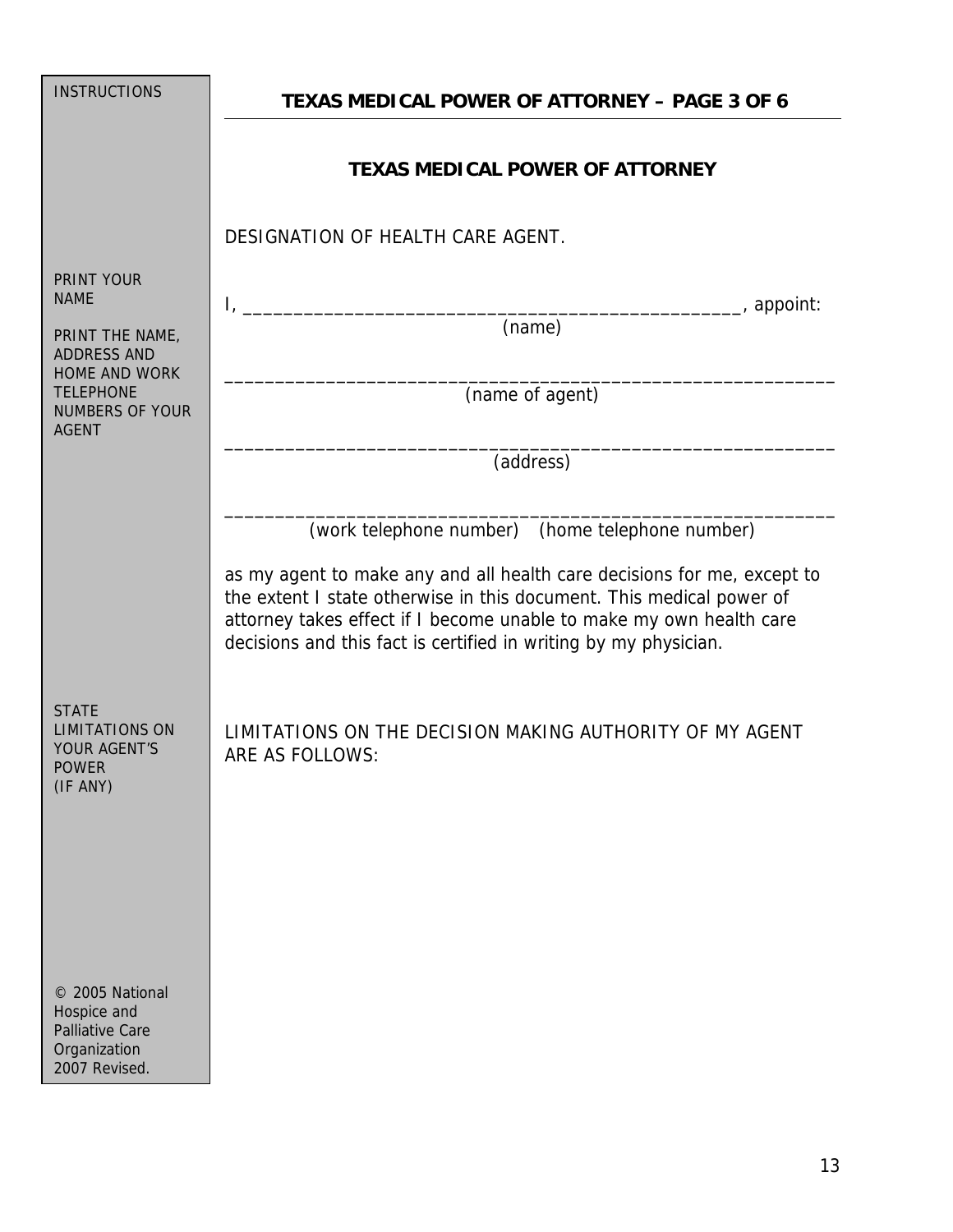|                                                                                                                                                                                       | TEXAS MEDICAL POWER OF ATTORNEY - PAGE 4 OF 6                                                                                                                                                                                                                                                                                                                                                                                                                                                                                                                                                                                                                                       |
|---------------------------------------------------------------------------------------------------------------------------------------------------------------------------------------|-------------------------------------------------------------------------------------------------------------------------------------------------------------------------------------------------------------------------------------------------------------------------------------------------------------------------------------------------------------------------------------------------------------------------------------------------------------------------------------------------------------------------------------------------------------------------------------------------------------------------------------------------------------------------------------|
| PRINT THE NAME,<br><b>ADDRESS AND</b><br><b>HOME AND WORK</b><br><b>TELEPHONE</b><br><b>NUMBERS OF YOUR</b><br><b>FIRST AND</b><br><b>SECOND</b><br><b>ALTERNATE</b><br><b>AGENTS</b> | DESIGNATION OF ALTERNATE AGENT.<br>(You are not required to designate an alternate agent but you may do<br>so. An alternate agent may make the same health care decisions as the<br>designated agent if the designated agent is unable or unwilling to act as<br>your agent. If the agent designated is your spouse, the designation is<br>automatically revoked by law if your marriage is dissolved.)<br>If the person designated as my agent is unable or unwilling to make<br>health care decisions for me, I designate the following persons to serve<br>as my agent to make health care decisions for me as authorized by this<br>document, who serve in the following order: |
| <b>FIRST</b><br><b>ALTERNATE</b>                                                                                                                                                      | A. First Alternate Agent                                                                                                                                                                                                                                                                                                                                                                                                                                                                                                                                                                                                                                                            |
|                                                                                                                                                                                       | (name of first alternate agent)                                                                                                                                                                                                                                                                                                                                                                                                                                                                                                                                                                                                                                                     |
|                                                                                                                                                                                       | (home address)                                                                                                                                                                                                                                                                                                                                                                                                                                                                                                                                                                                                                                                                      |
|                                                                                                                                                                                       | (work telephone number)<br>(home telephone number)                                                                                                                                                                                                                                                                                                                                                                                                                                                                                                                                                                                                                                  |
| <b>SECOND</b><br><b>ALTERNATE</b>                                                                                                                                                     | B. Second Alternate Agent                                                                                                                                                                                                                                                                                                                                                                                                                                                                                                                                                                                                                                                           |
|                                                                                                                                                                                       | (name of second alternate agent)                                                                                                                                                                                                                                                                                                                                                                                                                                                                                                                                                                                                                                                    |
|                                                                                                                                                                                       | (home address)                                                                                                                                                                                                                                                                                                                                                                                                                                                                                                                                                                                                                                                                      |
|                                                                                                                                                                                       | (work telephone number)<br>(home telephone number)                                                                                                                                                                                                                                                                                                                                                                                                                                                                                                                                                                                                                                  |
| <b>LOCATION OF</b><br>ORIGINAL                                                                                                                                                        |                                                                                                                                                                                                                                                                                                                                                                                                                                                                                                                                                                                                                                                                                     |
| © 2005 National<br>Hospice and<br><b>Palliative Care</b><br>Organization<br>2007 Revised.                                                                                             |                                                                                                                                                                                                                                                                                                                                                                                                                                                                                                                                                                                                                                                                                     |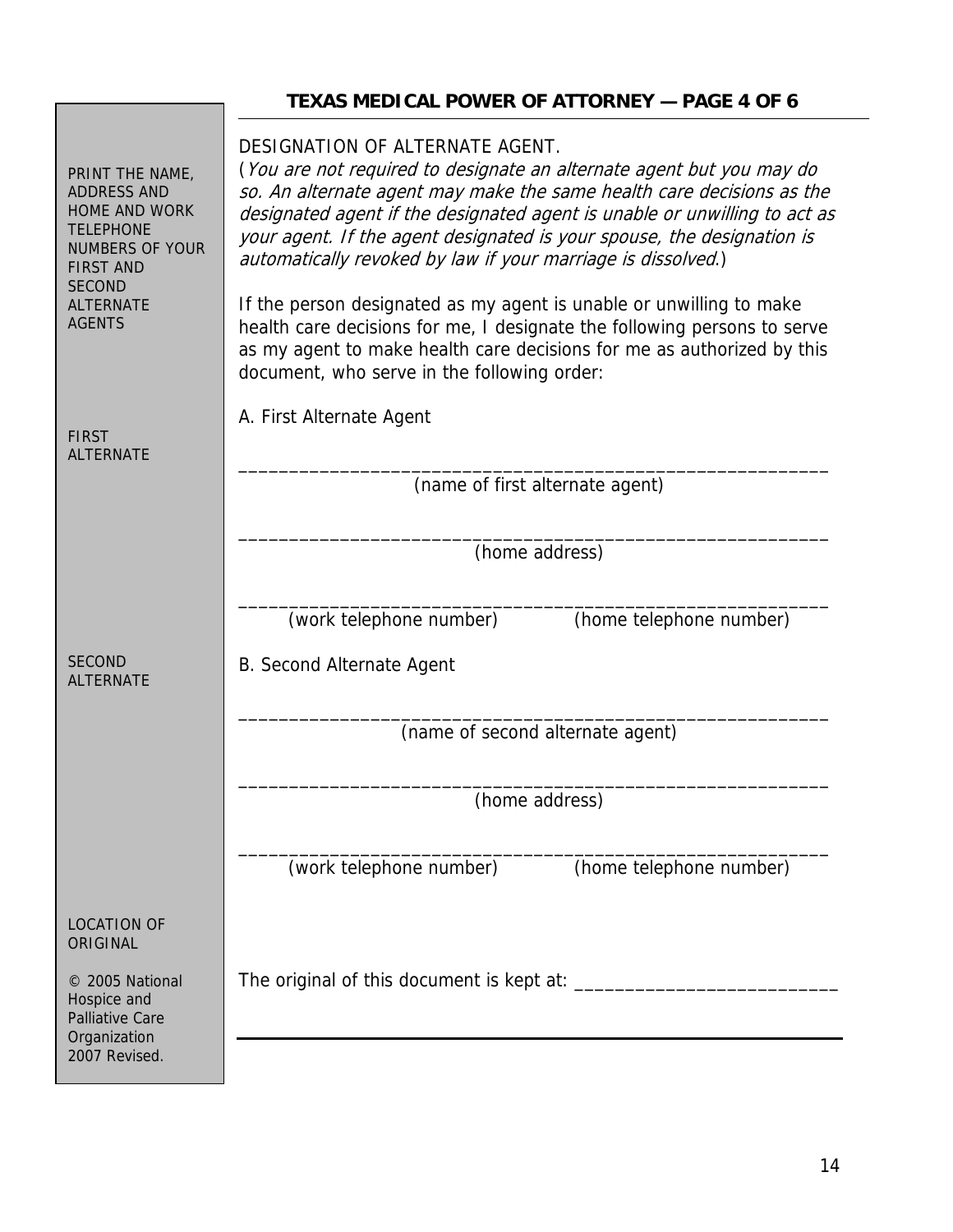|                                                           | <b>TEXAS MEDICAL POWER OF ATTORNEY - PAGE 5 OF 6</b>                                                                                                                                                                                                                                                                                                                                                                           |
|-----------------------------------------------------------|--------------------------------------------------------------------------------------------------------------------------------------------------------------------------------------------------------------------------------------------------------------------------------------------------------------------------------------------------------------------------------------------------------------------------------|
|                                                           | The following individuals or institutions have signed copies:                                                                                                                                                                                                                                                                                                                                                                  |
| <b>LOCATION OF</b><br><b>COPIES</b>                       | Name: ___________________________________                                                                                                                                                                                                                                                                                                                                                                                      |
|                                                           | Address: Address: Address: Address: Address: Address: Address: Address: Address: Address: Address: A                                                                                                                                                                                                                                                                                                                           |
|                                                           |                                                                                                                                                                                                                                                                                                                                                                                                                                |
|                                                           |                                                                                                                                                                                                                                                                                                                                                                                                                                |
|                                                           | DURATION.<br>I understand that this power of attorney exists indefinitely from the date I<br>execute this document unless I establish a shorter time or revoke the<br>power of attorney. If I am unable to make health care decisions for myself<br>when this power of attorney expires, the authority I have granted my<br>agent continues to exist until the time I become able to make health care<br>decisions for myself. |
| EXPIRATION<br>DATE (IF ANY)                               | (IF APPLICABLE) This power of attorney ends on the following date:                                                                                                                                                                                                                                                                                                                                                             |
|                                                           | PRIOR DESIGNATIONS REVOKED.<br>I revoke any prior medical power of attorney.                                                                                                                                                                                                                                                                                                                                                   |
|                                                           | ACKNOWLEDGMENT OF DISCLOSURE STATEMENT.<br>I have been provided with a disclosure statement explaining the effect of<br>this document. I have read and understood that information contained in<br>the disclosure statement.                                                                                                                                                                                                   |
| PRINT THE DATE<br>PRINT YOUR                              | (YOU MUST DATE AND SIGN THIS POWER OF ATTORNEY)                                                                                                                                                                                                                                                                                                                                                                                |
| LOCATION                                                  | I sign my name to this medical power of attorney on _____________<br>(date)                                                                                                                                                                                                                                                                                                                                                    |
| <b>SIGN THE</b><br><b>DOCUMENT AND</b><br>PRINT YOUR NAME | day of $\frac{1}{(month)}$ $\frac{1}{(year)}$ at $\frac{1}{(city \text{ and state})}$                                                                                                                                                                                                                                                                                                                                          |
| © 2005 National<br>Hospice and                            | (signature)                                                                                                                                                                                                                                                                                                                                                                                                                    |
| <b>Palliative Care</b><br>Organization<br>2007 Revised.   | (print name)                                                                                                                                                                                                                                                                                                                                                                                                                   |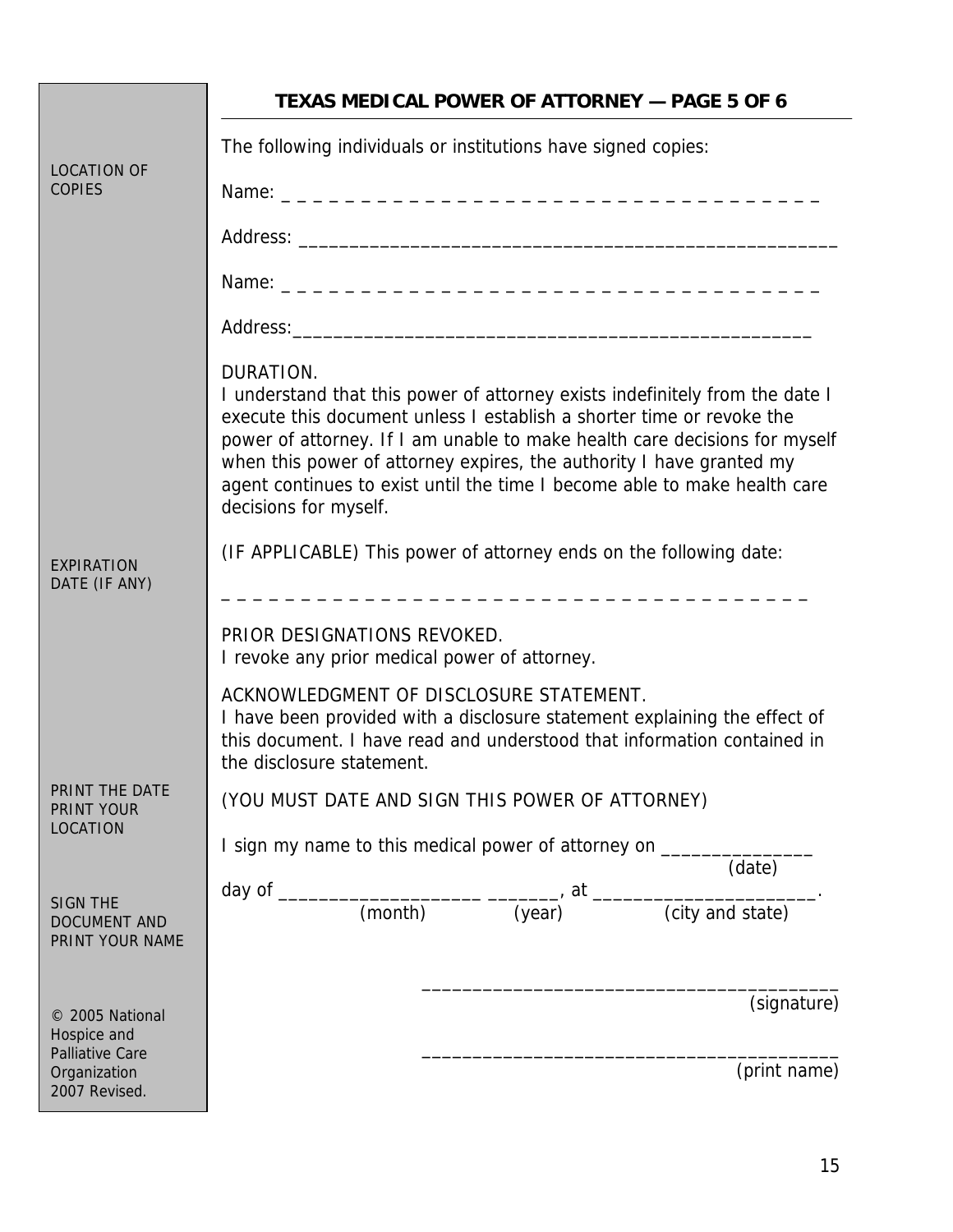| <b>WITNESSING</b><br><b>PROCEDURE</b>                                                                                                                            | STATEMENT OF FIRST WITNESS.                                                                                                                                                                                                                                                                                                                                                                                                                                                                                                                                                                                                                                                                                                                              |  |
|------------------------------------------------------------------------------------------------------------------------------------------------------------------|----------------------------------------------------------------------------------------------------------------------------------------------------------------------------------------------------------------------------------------------------------------------------------------------------------------------------------------------------------------------------------------------------------------------------------------------------------------------------------------------------------------------------------------------------------------------------------------------------------------------------------------------------------------------------------------------------------------------------------------------------------|--|
| YOUR TWO<br><b>WITNESSES MUST</b><br><b>SIGN AND DATE</b><br>YOUR DOCUMENT<br><b>BELOW THEY MUST</b><br><b>ALSO PRINT</b><br>THEIR NAMES AND<br><b>ADDRESSES</b> | I am not the person appointed as agent by this document. I am not<br>related to the principal by blood or marriage. I would not be entitled to<br>any portion of the principal's estate on the principal's death. I am not<br>the attending physician of the principal or an employee of the attending<br>physician. I have no claim against any portion of the principal's estate<br>on the principal's death. Furthermore, if I am an employee of a health<br>care facility in which the principal is a patient, I am not involved in<br>providing direct patient care to the principal and am not an officer,<br>director, partner or business office employee of the health care facility of<br>any parent organization of the health care facility. |  |
| WITNESS #1                                                                                                                                                       | SIGNATURE OF FIRST WITNESS                                                                                                                                                                                                                                                                                                                                                                                                                                                                                                                                                                                                                                                                                                                               |  |
|                                                                                                                                                                  |                                                                                                                                                                                                                                                                                                                                                                                                                                                                                                                                                                                                                                                                                                                                                          |  |
|                                                                                                                                                                  |                                                                                                                                                                                                                                                                                                                                                                                                                                                                                                                                                                                                                                                                                                                                                          |  |
| WITNESS #2                                                                                                                                                       | SIGNATURE OF SECOND WITNESS                                                                                                                                                                                                                                                                                                                                                                                                                                                                                                                                                                                                                                                                                                                              |  |
|                                                                                                                                                                  | Date: _________                                                                                                                                                                                                                                                                                                                                                                                                                                                                                                                                                                                                                                                                                                                                          |  |
|                                                                                                                                                                  |                                                                                                                                                                                                                                                                                                                                                                                                                                                                                                                                                                                                                                                                                                                                                          |  |
| © 2005 National<br>Hospice and<br><b>Palliative Care</b><br>Organization<br>2007 Revised.                                                                        | Courtesy of Caring Connections<br>1700 Diagonal Road, Suite 625, Alexandria, VA 22314<br>www.caringinfo.org, 800/658-8898                                                                                                                                                                                                                                                                                                                                                                                                                                                                                                                                                                                                                                |  |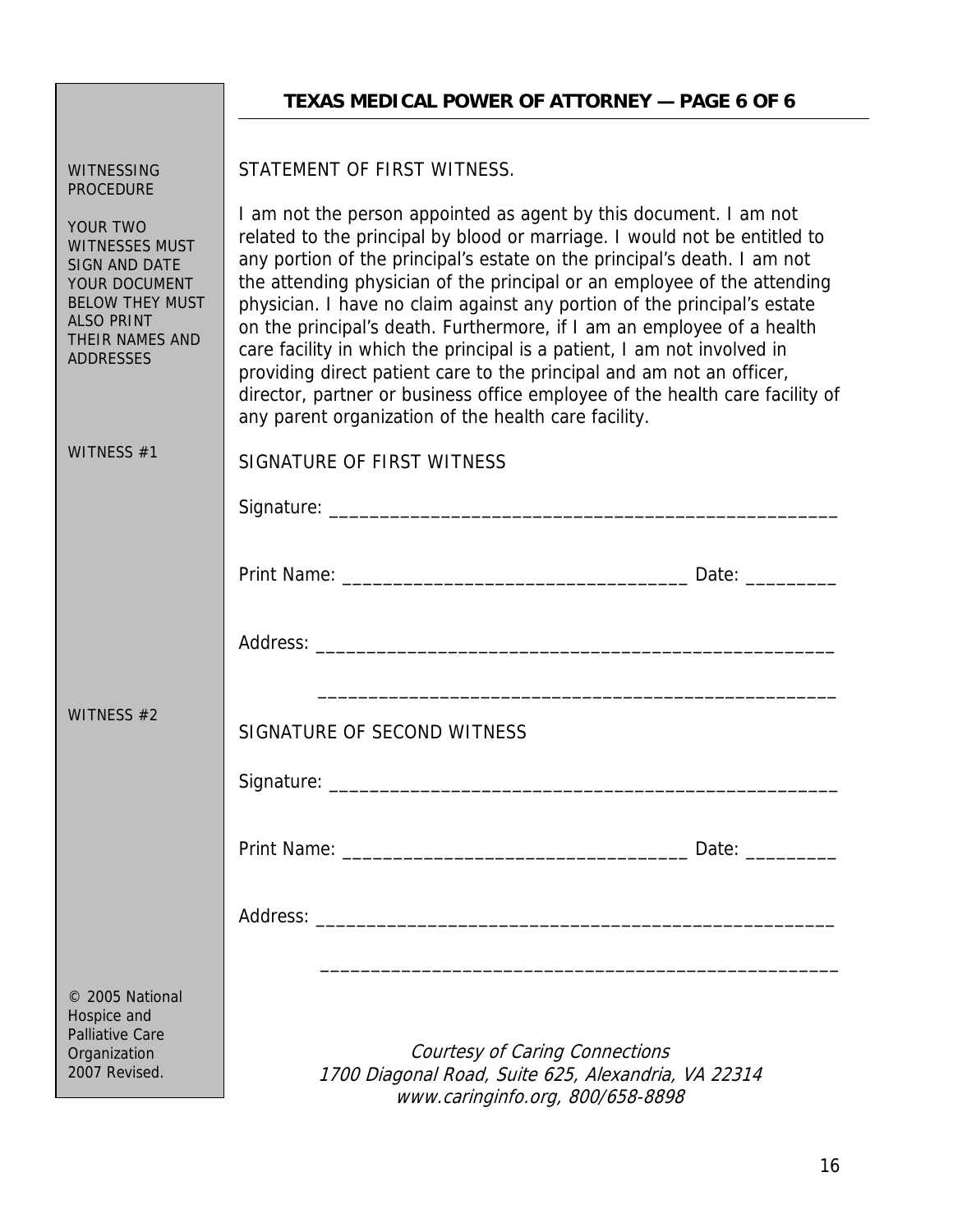# **TEXAS DIRECTIVE TO PHYSICIANS AND FAMILY OR SURROGATES – PAGE 1 OF 5**

| <b>INSTRUCTIONS</b>                                                    |                                                                                                                                                                                                                                                                                                                                                                                                                                                                                                                                                                                                                                                                                                                              |
|------------------------------------------------------------------------|------------------------------------------------------------------------------------------------------------------------------------------------------------------------------------------------------------------------------------------------------------------------------------------------------------------------------------------------------------------------------------------------------------------------------------------------------------------------------------------------------------------------------------------------------------------------------------------------------------------------------------------------------------------------------------------------------------------------------|
|                                                                        | Instructions for completing this document:                                                                                                                                                                                                                                                                                                                                                                                                                                                                                                                                                                                                                                                                                   |
|                                                                        | This is an important legal document known as an Advance Directive. It<br>is designed to help you communicate your wishes about medical<br>treatment at some time in the future when you are unable to make your<br>wishes known because of illness or injury. These wishes are usually<br>based on personal values. In particular, you may want to consider what<br>burdens or hardships of treatment you would be willing to accept for a<br>particular amount of benefit obtained if you were seriously ill.                                                                                                                                                                                                               |
|                                                                        | You are encouraged to discuss your values and wishes with your family<br>or chosen spokesperson, as well as your physician. Your physician, other<br>health care provider, or medical institution may provide you with various<br>resources to assist you in completing your advance directive. Brief<br>definitions are listed below and may aid you in your discussions and<br>advance planning. Initial the treatment choices that best reflect your<br>personal preferences. Provide a copy of your directive to your physician,<br>usual hospital, and family or spokesperson. Consider a periodic review of<br>this document. By periodic review, you can best assure that the directive<br>reflects your preferences. |
|                                                                        | In addition to this advance directive, Texas law provides for two other<br>types of directives that can be important during a serious illness. These<br>are the Medical Power of Attorney and the Out-of-Hospital Do-Not-<br>Resuscitate Order. You may wish to discuss these with your physician,<br>family, hospital representative, or other advisers. You may also wish to<br>complete a directive related to the donation of organs and tissues.                                                                                                                                                                                                                                                                        |
|                                                                        | <b>DIRECTIVE</b>                                                                                                                                                                                                                                                                                                                                                                                                                                                                                                                                                                                                                                                                                                             |
| <b>PRINT YOUR</b><br>NAME<br>© 2005 National                           | ______________________, recognize that the best health<br>$\mathbf{I}_{L}$<br>care is based upon a partnership of trust and communication with my<br>physician. My physician and I will make health care decisions together<br>as long as I am of sound mind and able to make my wishes known, If                                                                                                                                                                                                                                                                                                                                                                                                                            |
| Hospice and<br><b>Palliative Care</b><br>Organization<br>2007 Revised. | there comes a time that I am unable to make medical decisions about<br>myself because of illness or injury, I direct that the following treatment<br>preferences be honored:                                                                                                                                                                                                                                                                                                                                                                                                                                                                                                                                                 |
|                                                                        |                                                                                                                                                                                                                                                                                                                                                                                                                                                                                                                                                                                                                                                                                                                              |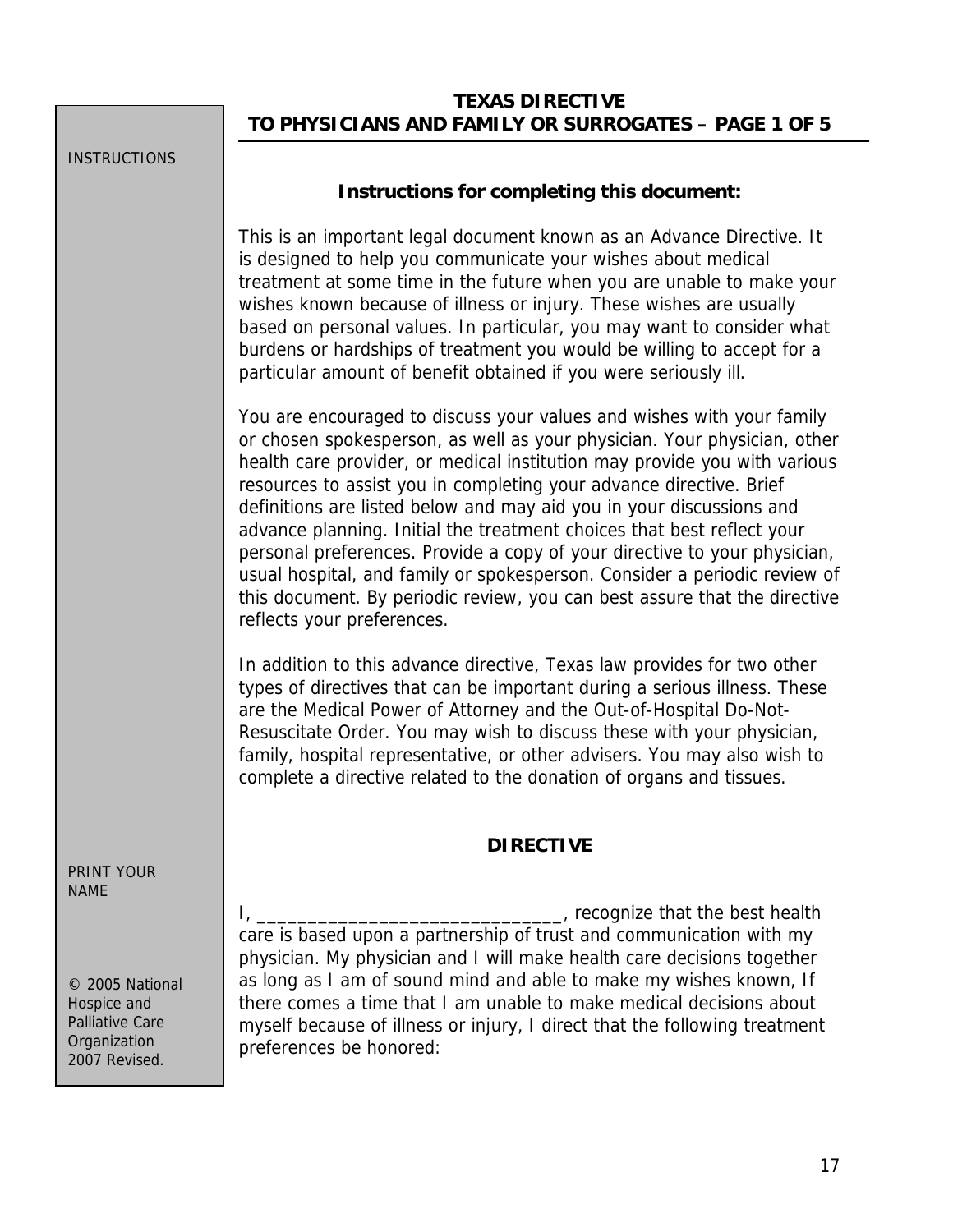# **TEXAS DIRECTIVE TO PHYSICIANS AND FAMILY OR SURROGATES – PAGE 2 OF 5**

| <b>TERMINAL</b><br><b>CONDITION</b>                                           | If, in the judgment of my physician, I am suffering with a terminal<br>condition from which I am expected to die within six months, even with<br>available life-sustaining treatment provided in accordance with prevailing<br>standards of medical care:                                                                                           |
|-------------------------------------------------------------------------------|-----------------------------------------------------------------------------------------------------------------------------------------------------------------------------------------------------------------------------------------------------------------------------------------------------------------------------------------------------|
| <b>INITIAL THE</b><br><b>STATEMENT</b><br>THAT REFLECTS<br>YOUR WISHES        | I request that all treatments other than those needed to keep<br>me comfortable be discontinued or withheld and my physician allow me<br>to die as gently as possible; OR                                                                                                                                                                           |
|                                                                               | I request that I be kept alive in this terminal condition using<br>available life-sustaining treatment. (THIS SELECTION DOES NOT APPLY<br>TO HOSPICE CARE)                                                                                                                                                                                          |
| <b>IRREVERSIBLE</b><br><b>CONDITION</b>                                       | If, in the judgment of my physician, I am suffering with an irreversible<br>condition so that I cannot care for myself or make decisions for myself<br>and am expected to die without life-sustaining treatment provided in<br>accordance with prevailing standards of care:                                                                        |
| <b>INITIAL THE</b><br><b>STATEMENT</b><br>THAT REFLECTS<br><b>YOUR WISHES</b> | I request that all treatments other than those needed to keep<br>me comfortable be discontinued or withheld and my physician allow me<br>to die as gently as possible; OR                                                                                                                                                                           |
|                                                                               | I request that I be kept alive in this irreversible condition using<br>available life-sustaining treatment. (THIS SELECTION DOES NOT APPLY<br>TO HOSPICE CARE)                                                                                                                                                                                      |
| <b>STATE SPECIFIC</b><br><b>TREATMENT</b><br><b>REQUESTS</b><br>(IF ANY)      | Additional requests: (After discussion with your physician, you may wish<br>to consider listing particular treatments in this space that you do or do<br>not want in specific circumstances, such as artificial nutrition and fluids,<br>intravenous antibiotics, etc. Be sure to state whether you do or do not<br>want the particular treatment.) |
|                                                                               |                                                                                                                                                                                                                                                                                                                                                     |
| © 2005 National<br>Hospice and<br><b>Palliative Care</b>                      |                                                                                                                                                                                                                                                                                                                                                     |
| Organization<br>2007 Revised.                                                 |                                                                                                                                                                                                                                                                                                                                                     |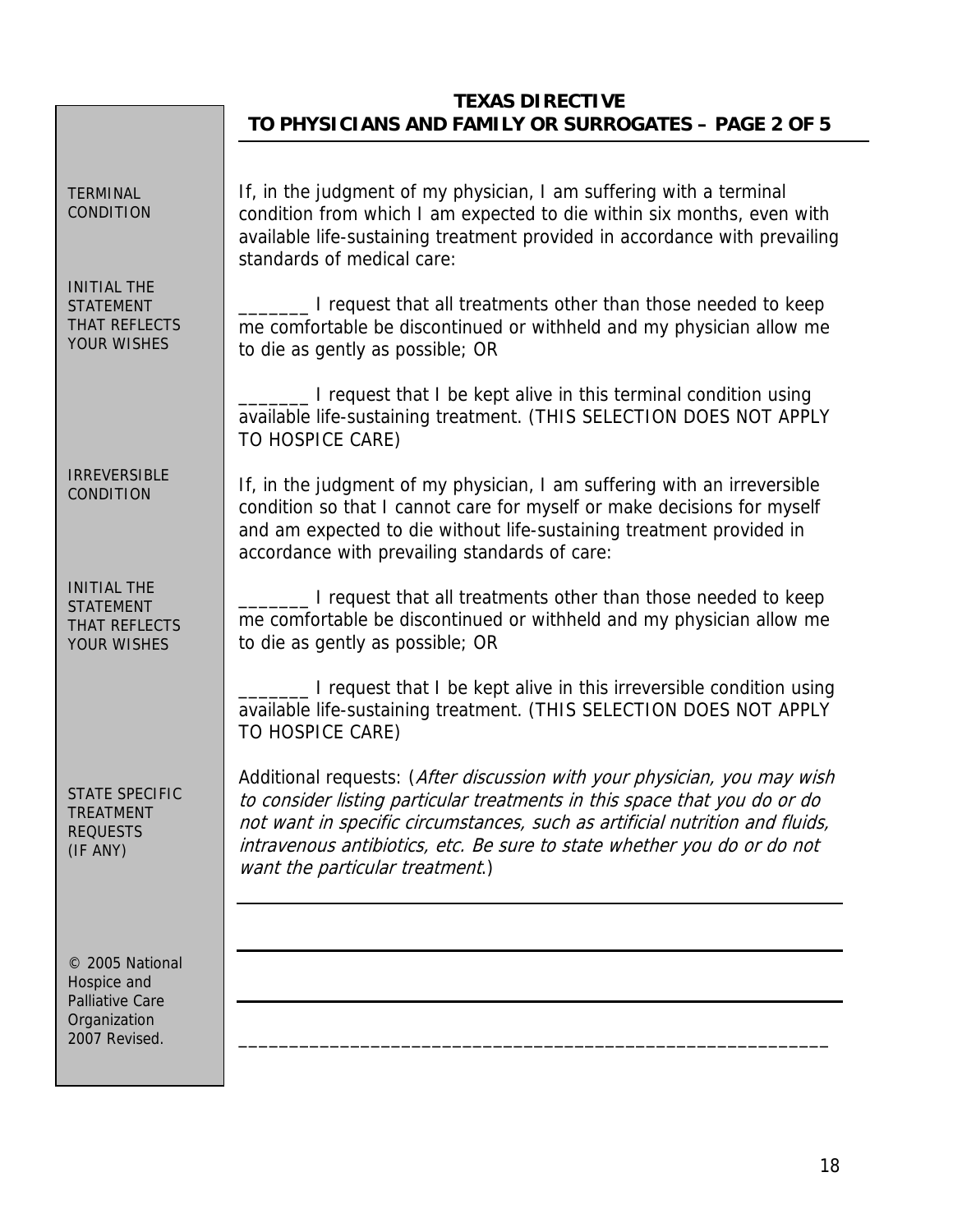|                                                                                                         | TO PHYSICIANS AND FAMILY OR SURROGATES - PAGE 3 OF 5                                                                                                                                                                                                                                                                                                                                                                                                                                                                                                                                                                                                                                                                  | <b>TEXAS DIRECTIVE</b> |               |
|---------------------------------------------------------------------------------------------------------|-----------------------------------------------------------------------------------------------------------------------------------------------------------------------------------------------------------------------------------------------------------------------------------------------------------------------------------------------------------------------------------------------------------------------------------------------------------------------------------------------------------------------------------------------------------------------------------------------------------------------------------------------------------------------------------------------------------------------|------------------------|---------------|
|                                                                                                         | After signing this directive, if my representative or I elect hospice care, I<br>understand and agree that only those treatments needed to keep me<br>comfortable would be provided and I would not be given available life-<br>sustaining treatments.                                                                                                                                                                                                                                                                                                                                                                                                                                                                |                        |               |
| <b>DESIGNATION OF A</b><br>SPOKESPERSON<br>IF YOU HAVE<br><b>COMPLETED A</b><br><b>MEDICAL POWER OF</b> | If I do not have a Medical Power of Attorney, and I am unable to make<br>my wishes known, I designate the following person(s) to make<br>treatment decisions with my physician compatible with my personal<br>values:                                                                                                                                                                                                                                                                                                                                                                                                                                                                                                 |                        |               |
| ATTORNEY DO NOT<br><b>COMPLETE THIS</b>                                                                 | (name of person)                                                                                                                                                                                                                                                                                                                                                                                                                                                                                                                                                                                                                                                                                                      |                        |               |
| <b>SECTION</b>                                                                                          | (name of second person)                                                                                                                                                                                                                                                                                                                                                                                                                                                                                                                                                                                                                                                                                               |                        |               |
|                                                                                                         | (IF A MEDICAL POWER OF ATTORNEY HAS BEEN EXECUTED, THEN AN<br>AGENT HAS BEEN NAMED AND YOU SHOULD NOT LIST ADDITIONAL<br>NAMES IN THIS DOCUMENT.)                                                                                                                                                                                                                                                                                                                                                                                                                                                                                                                                                                     |                        |               |
|                                                                                                         | If the above persons are not available, or if I have not designated a<br>spokesperson, I understand that the spokesperson will be chosen for me<br>following standards specified in the laws of Texas. If, in the judgment of<br>my physician, my death is imminent within minutes to hours, even with the<br>use of all available medical treatment provided within the prevailing<br>standard of care, I acknowledge that all treatments may be withheld or<br>removed except those needed to maintain my comfort. I understand that<br>under Texas law this directive has no effect if I have been diagnosed as<br>pregnant. This directive will remain in effect until I revoke it. No other<br>person may do so. |                        |               |
| <b>SIGN THE</b><br><b>DOCUMENT AND</b>                                                                  |                                                                                                                                                                                                                                                                                                                                                                                                                                                                                                                                                                                                                                                                                                                       |                        |               |
| PRINT YOUR PLACE<br><b>OF</b>                                                                           |                                                                                                                                                                                                                                                                                                                                                                                                                                                                                                                                                                                                                                                                                                                       |                        | DATE ________ |
| <b>RESIDENCE</b>                                                                                        |                                                                                                                                                                                                                                                                                                                                                                                                                                                                                                                                                                                                                                                                                                                       |                        | (date)        |
| © 2005 National<br>Hospice and<br><b>Palliative Care</b>                                                | CITY, COUNTY, STATE OF RESIDENCE                                                                                                                                                                                                                                                                                                                                                                                                                                                                                                                                                                                                                                                                                      |                        |               |
| Organization<br>2007 Revised.                                                                           | (city)                                                                                                                                                                                                                                                                                                                                                                                                                                                                                                                                                                                                                                                                                                                | (county)               | (State)       |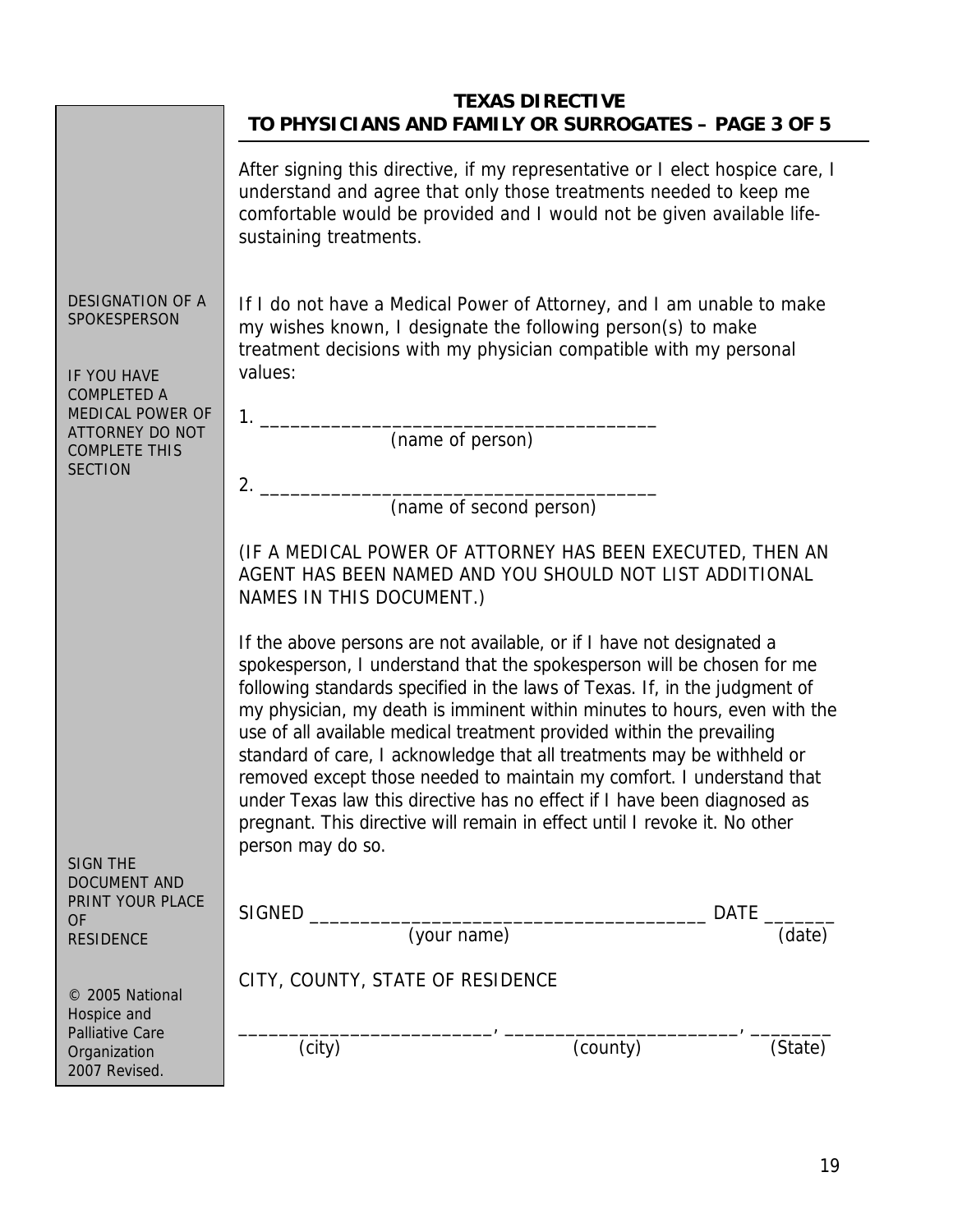# **TEXAS DIRECTIVE TO PHYSICIANS AND FAMILY OR SURROGATES – PAGE 4 OF 5**

| WITNESSING<br><b>PROCEDURE</b>                                                            | <b>WITNESSES</b>                                                                                                                                                                                                                                                                                                                                                                                                                                                                                                                                                                                                                                                                                                                                                                                                                                                                                                                |
|-------------------------------------------------------------------------------------------|---------------------------------------------------------------------------------------------------------------------------------------------------------------------------------------------------------------------------------------------------------------------------------------------------------------------------------------------------------------------------------------------------------------------------------------------------------------------------------------------------------------------------------------------------------------------------------------------------------------------------------------------------------------------------------------------------------------------------------------------------------------------------------------------------------------------------------------------------------------------------------------------------------------------------------|
| <b>TWO WITNESSES</b><br><b>MUST SIGN YOUR</b><br><b>DOCUMENT</b>                          | Two competent adult witnesses must sign below, acknowledging the<br>signature of the declarant. The witness designated as Witness 1 may not<br>be a person designated to make a treatment decision for the patient and<br>may not be related to the patient by blood or marriage. This witness<br>may not be entitled to any part of the estate and may not have a claim<br>against the estate of the patient. This witness may not be the attending<br>physician or an employee of the attending physician. If this witness is an<br>employee of a health care facility in which the patient is being cared for,<br>this witness may not be involved in providing direct patient care to the<br>patient. This witness may not be an officer, director, partner, or<br>business office employee of a health care facility in which the patient is<br>being cared for or of any parent organization of the health care facility. |
| WITNESS #1                                                                                | WITNESS $#1$ :                                                                                                                                                                                                                                                                                                                                                                                                                                                                                                                                                                                                                                                                                                                                                                                                                                                                                                                  |
| WITNESS #2                                                                                | WITNESS $#2:$                                                                                                                                                                                                                                                                                                                                                                                                                                                                                                                                                                                                                                                                                                                                                                                                                                                                                                                   |
| <b>DEFINITIONS OF</b><br><b>IMPORTANT TERMS</b>                                           | <b>DEFINITIONS:</b><br>"ARTIFICIAL NUTRITION AND HYDRATION" means the provision of<br>nutrients or fluids by a tube inserted in a vein, under the skin in the<br>subcutaneous tissues, or in the stomach (gastrointestinal tract).                                                                                                                                                                                                                                                                                                                                                                                                                                                                                                                                                                                                                                                                                              |
| © 2005 National<br>Hospice and<br><b>Palliative Care</b><br>Organization<br>2007 Revised. | "IRREVERSIBLE CONDITION" means a condition, injury, or illness:<br>1. that may be treated, but is never cured or eliminated;<br>2. that leaves a person unable to care for or make decisions for the<br>person's own self; and<br>3. that, without life-sustaining treatment provided in accordance<br>with the prevailing standard of medical care, is fatal.                                                                                                                                                                                                                                                                                                                                                                                                                                                                                                                                                                  |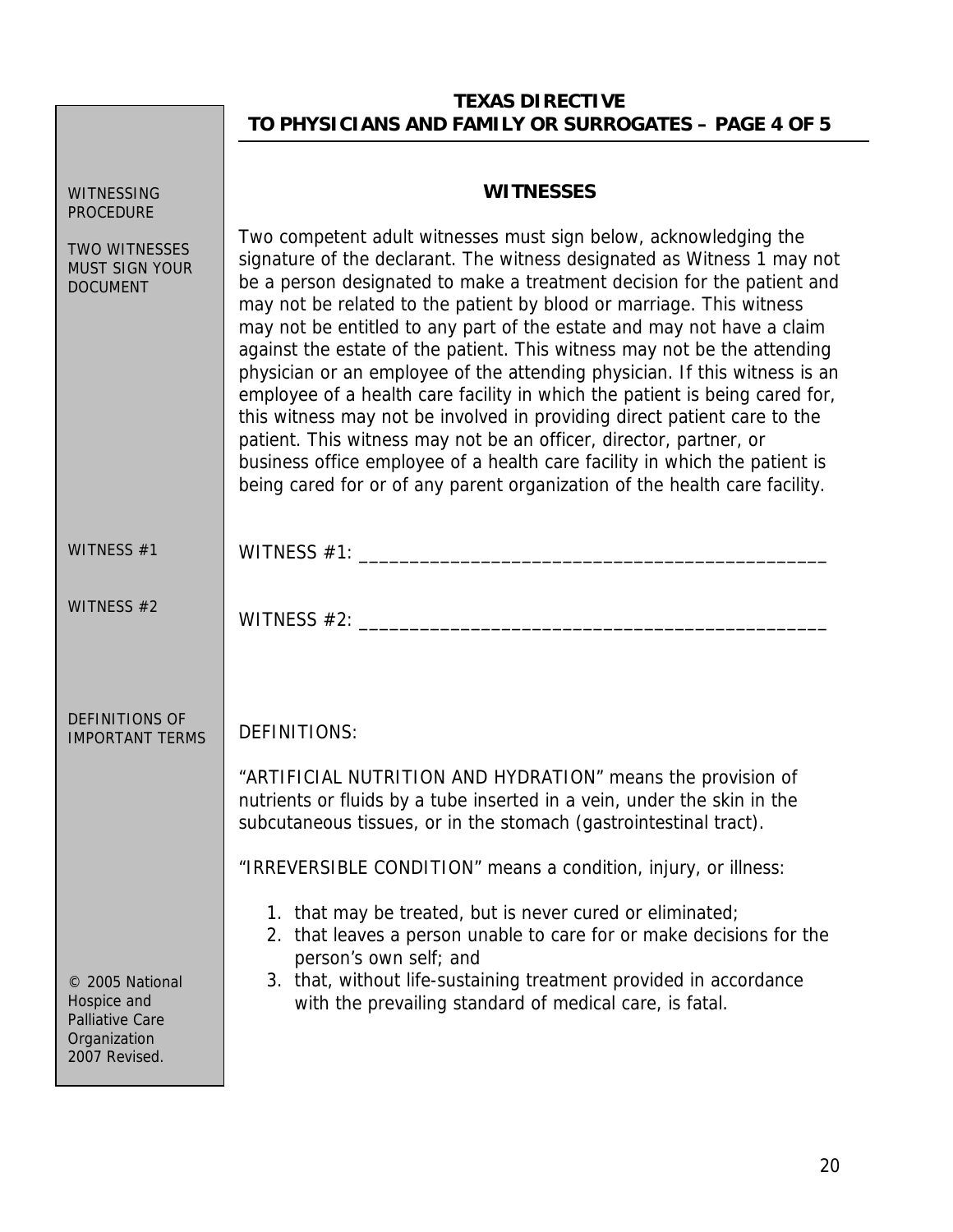#### **TEXAS DIRECTIVE TO PHYSICIANS AND FAMILY OR SURROGATES – PAGE 5 OF 5**

DEFINITIONS OF IMPORTANT **TERMS** (CONTINUED)

EXPLANATION: Many serious illnesses such as cancer, failure of major organs (kidney, heart, liver or lung), and serious brain disease such as Alzheimer's dementia may be considered irreversible early on. There is no cure, but the patient may be kept alive for prolonged periods of time if the patient receives life-sustaining treatments. Late in the course of the same illness, the disease may be considered terminal when, even with treatment, the patient is expected to die. You may wish to consider which burdens of treatment you would be willing to accept in an effort to achieve a particular outcome. This is a very personal decision that you may wish to discuss with your physician, family, or other important persons in your life.

"LIFE-SUSTAINING TREATMENT" means treatment that, based on reasonable medical judgment, sustains the life of a patient and without which the patient will die. The term includes both life-sustaining medications and artificial life support such as mechanical breathing machines, kidney dialysis treatment, and artificial hydration and nutrition. The term does not include the administration of pain management medication, the performance of a medical procedure necessary to provide comfort care, or any other medical care provided to alleviate a patient's pain.

"TERMINAL CONDITION" means an incurable condition caused by injury, disease, or illness that according to reasonable medical judgment will produce death within six months, even with available life-sustaining treatment provided in accordance with the prevailing standard of medical care.

EXPLANATION: Many serious illnesses may be considered irreversible early in the course of the illness, but they may not be considered terminal until the disease is fairly advanced. In thinking about terminal illness and its treatment, you again may wish to consider the relative benefits and burdens of treatment and discuss your wishes with your physician, family, or other important persons in your life.

© 2005 National Hospice and Palliative Care **Organization** 2007 Revised.

Courtesy of Caring Connections 1700 Diagonal Road, Suite 625, Alexandria, VA 22314 www.caringinfo.org, 800/658-8898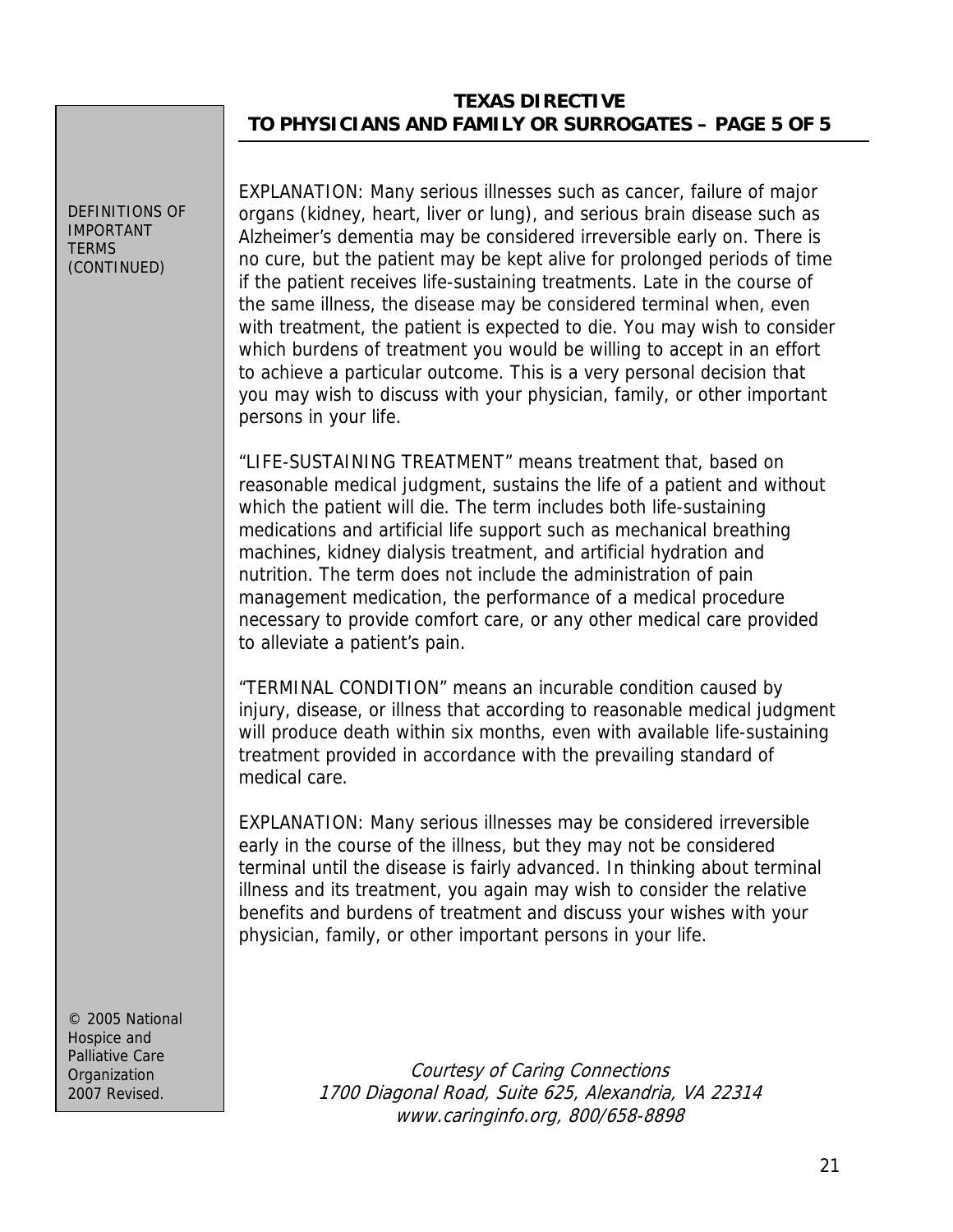# **YOU HAVE FILLED OUT YOUR ADVANCE DIRECTIVE, NOW WHAT?**

- 1. Your Texas Medical Power of Attorney and Texas Directive are important legal documents. Keep the original signed documents in a secure but accessible place. Do not put the original documents in a safe deposit box or any other security box that would keep others from having access to them.
- 2. Give photocopies of the signed originals to your agent and alternate agent(s), doctor(s), family, close friends, clergy and anyone else who might become involved in your healthcare. If you enter a nursing home or hospital, have photocopies of your documents placed in your medical records.
- 3. Be sure to talk to your agent and alternate agent(s), doctor(s), clergy, and family and friends about your wishes concerning medical treatment. Discuss your wishes with them often, particularly if your medical condition changes.
- 4. If you want to make changes to your documents after they have been signed and witnessed, you must complete new documents.
- 5. Remember, you can always revoke one or both sections of your Texas documents.
- 6. Be aware that your Texas documents will not be effective in the event of a medical emergency. Ambulance personnel are required to provide cardiopulmonary resuscitation (CPR) unless they are given a separate order that states otherwise. These orders, commonly called "non-hospital do-not-resuscitate orders," are designed for people whose poor health gives them little chance of benefiting from CPR. These orders must be signed by your physician and instruct ambulance personnel not to attempt CPR if your heart or breathing should stop.

Currently not all states have laws authorizing non-hospital do-not-resuscitate orders. We suggest you speak to your physician. **Caring Connections does not distribute these forms.**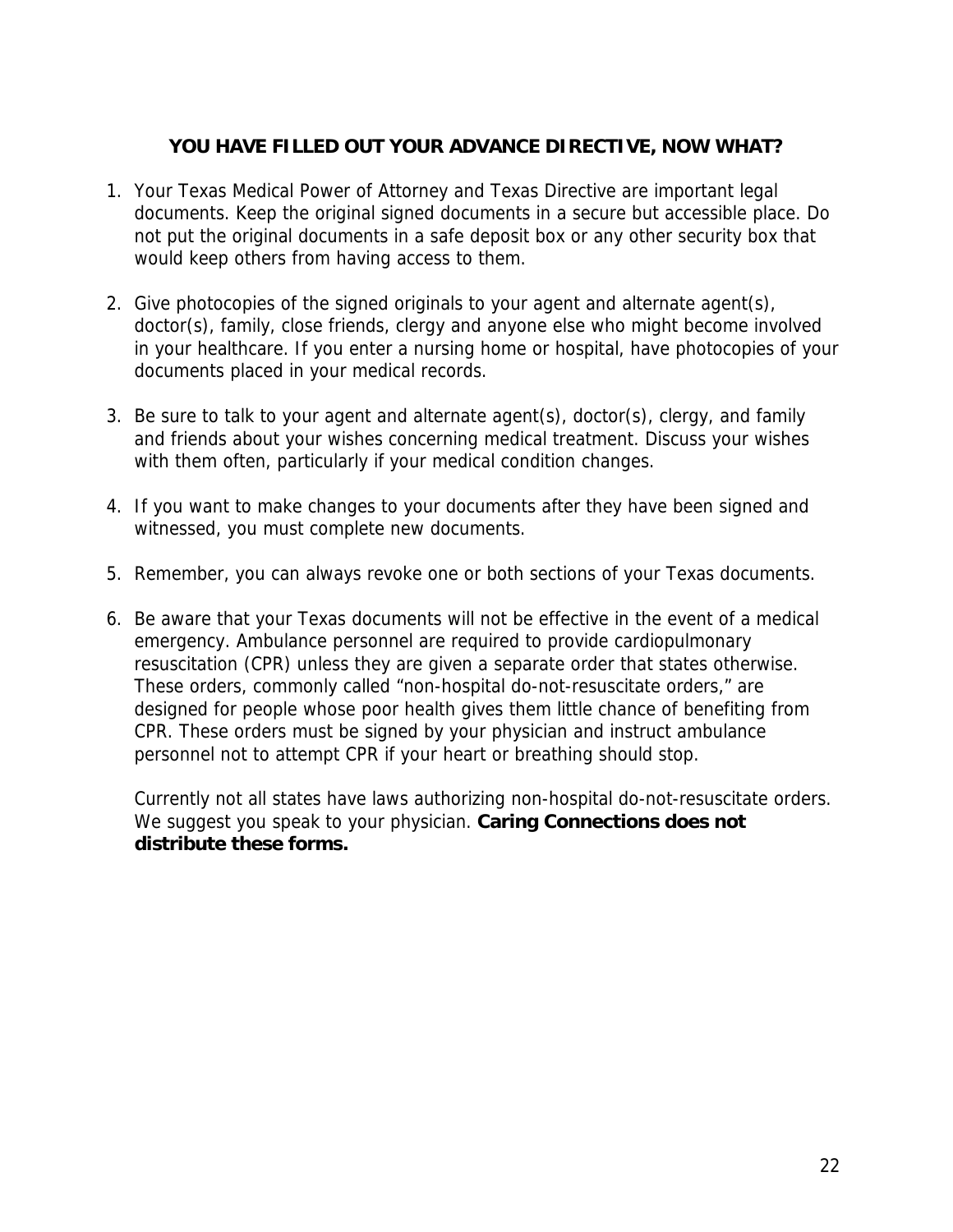# **Appendix A**

### **Glossary**

**Advance directive** - A general term that describes two kinds of legal documents, living wills and medical powers of attorney. These documents allow a person to give instructions about future medical care should he or she be unable to participate in medical decisions due to serious illness or incapacity. Each state regulates the use of advance directives differently.

**Artificial nutrition and hydration –** Artificial nutrition and hydration supplements or replaces ordinary eating and drinking by giving a chemically balanced mix of nutrients and fluids through a tube placed directly into the stomach, the upper intestine or a vein.

**Brain death** – The irreversible loss of all brain function. Most states legally define death to include brain death.

**Capacity** - In relation to end-of-life decision-making, a patient has medical decision making capacity if he or she has the ability to understand the medical problem and the risks and benefits of the available treatment options. The patient's ability to understand other unrelated concepts is not relevant. The term is frequently used interchangeably with competency but is not the same. Competency is a legal status imposed by the court.

**Cardiopulmonary resuscitation** - Cardiopulmonary resuscitation (CPR) is a group of treatments used when someone's heart and/or breathing stops. CPR is used in an attempt to restart the heart and breathing. It may consist only of mouth-to-mouth breathing or it can include pressing on the chest to mimic the heart's function and cause blood to circulate. Electric shock and drugs also are used frequently to stimulate the heart.

**Do-Not-Resuscitate (DNR) order** - A DNR order is a physician's written order instructing healthcare providers not to attempt cardiopulmonary resuscitation (CPR) in case of cardiac or respiratory arrest. A person with a valid DNR order will not be given CPR under these circumstances. Although the DNR order is written at the request of a person or his or her family, it must be signed by a physician to be valid. A non-hospital DNR order is written for individuals who are at home and do not want to receive CPR.

**Emergency Medical Services (EMS):** A group of governmental and private agencies that provide emergency care, usually to persons outside of healthcare facilities; EMS personnel generally include paramedics, first responders and other ambulance crew.

**Healthcare agent:** The person named in an advance directive or as permitted under state law to make healthcare decisions on behalf of a person who is no longer able to make medical decisions.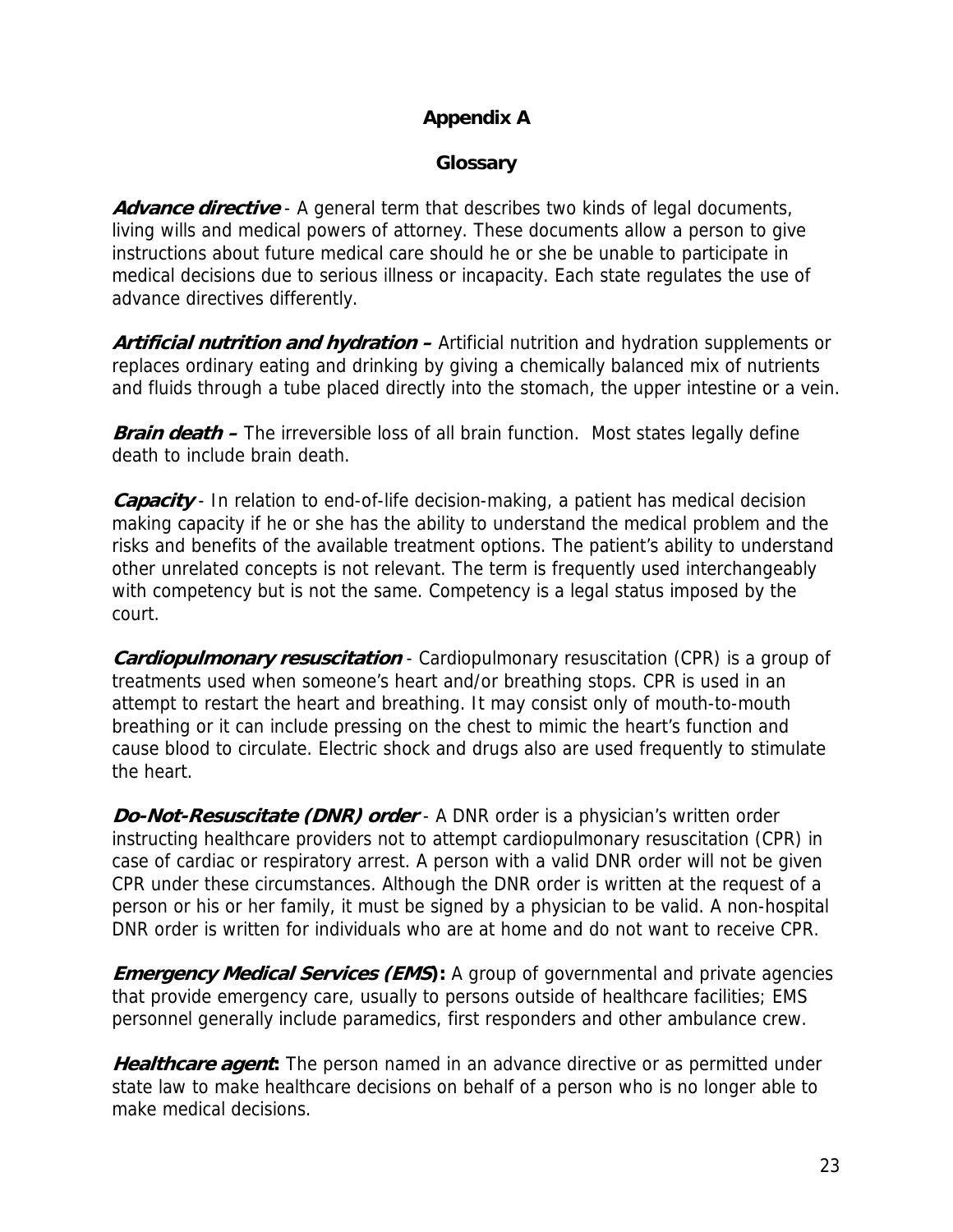**Hospice** - Considered to be the model for quality, compassionate care for people facing a life-limiting illness or injury, hospice and palliative care involve a team-oriented approach to expert medical care, pain management, and emotional and spiritual support expressly tailored to the person's needs and wishes. Support is provided to the persons loved ones as well.

**Intubation-** Refers to "endotracheal intubation" the insertion of a tube through the mouth or nose into the trachea (windpipe) to create and maintain an open airway to assist breathing.

**Life-sustaining treatment -** Treatments (medical procedures) that replace or support an essential bodily function (may also be called life support treatments). Life-sustaining treatments include cardiopulmonary resuscitation, mechanical ventilation, artificial nutrition and hydration, dialysis, and other treatments.

**Living will** - A type of advance directive in which an individual documents his or her wishes about medical treatment should he or she be at the end of life and unable to communicate. It may also be called a "directive to physicians", "healthcare declaration," or "medical directive."

**Mechanical ventilation** - Mechanical ventilation is used to support or replace the function of the lungs. A machine called a ventilator (or respirator) forces air into the lungs. The ventilator is attached to a tube inserted in the nose or mouth and down into the windpipe (or trachea).

**Medical power of attorney** - A document that allows an individual to appoint someone else to make decisions about his or her medical care if he or she is unable to communicate. This type of advance directive may also be called a healthcare proxy, durable power of attorney for healthcare or appointment of a healthcare agent. The person appointed may be called a healthcare agent, surrogate, attorney-in-fact or proxy.

**Palliative care** - A comprehensive approach to treating serious illness that focuses on the physical, psychological, spiritual, and existential needs of the patient. Its goal is to achieve the best quality of life available to the patient by relieving suffering, and controlling pain and symptoms.

**Power of attorney** – A legal document allowing one person to act in a legal matter on another's behalf regarding to financial or real estate transactions.

**Respiratory arrest:** The cessation of breathing - an event in which an individual stops breathing. If breathing is not restored, an individual's heart eventually will stop beating, resulting in cardiac arrest.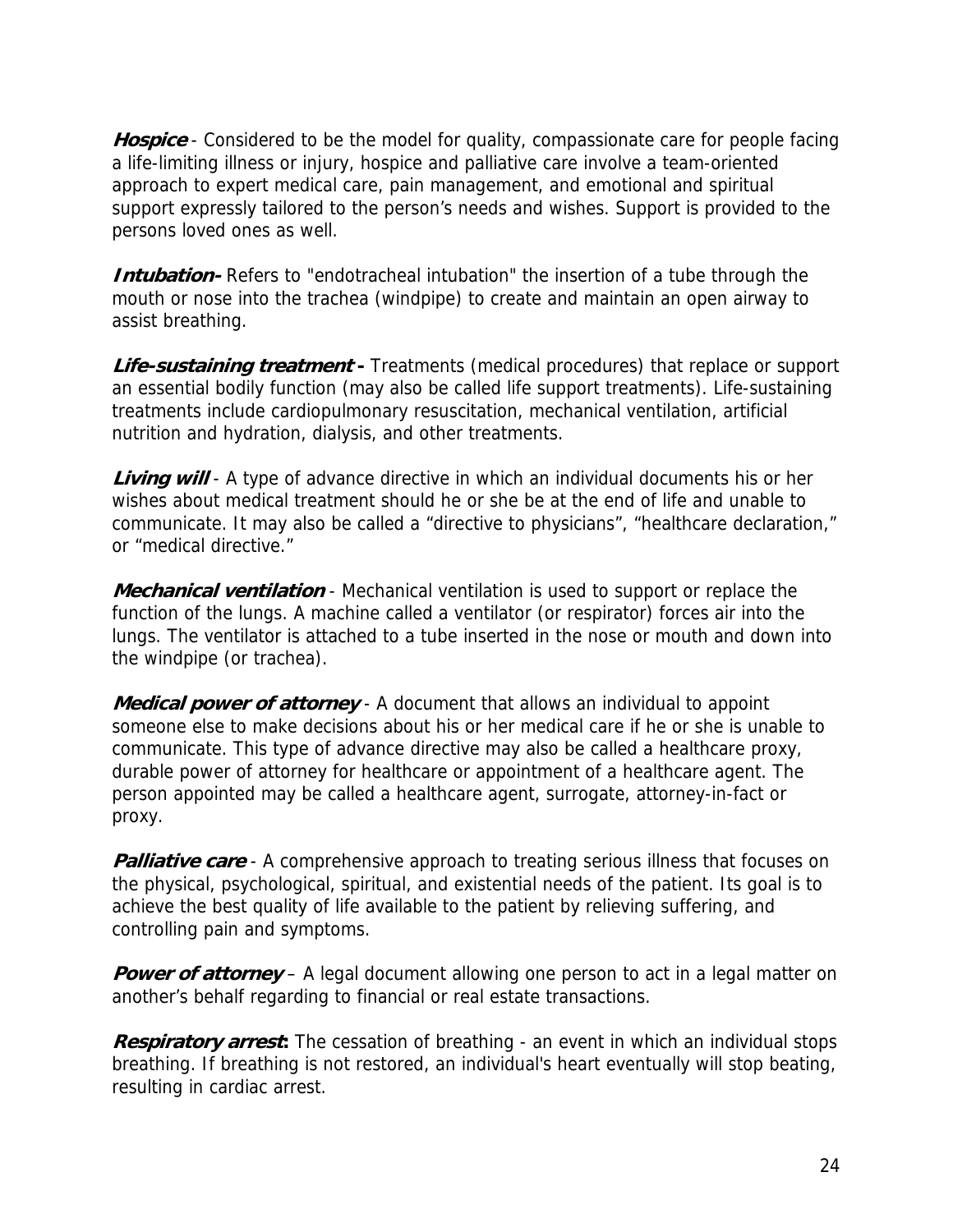**Surrogate decision-making** - Surrogate decision-making laws allow an individual or group of individuals (usually family members) to make decisions about medical treatments for a patient who has lost decision-making capacity and did not prepare an advance directive. A majority of states have passed statutes that permit surrogate decision making for patients without advance directives.

**Ventilator** – A ventilator, also known as a respirator, is a machine that pushes air into the lungs through a tube placed in the trachea (breathing tube). Ventilators are used when a person cannot breathe on his or her own or cannot breathe effectively enough to provide adequate oxygen to the cells of the body or rid the body of carbon dioxide.

**Withholding or withdrawing treatment** - Forgoing life-sustaining measures or discontinuing them after they have been used for a certain period of time.